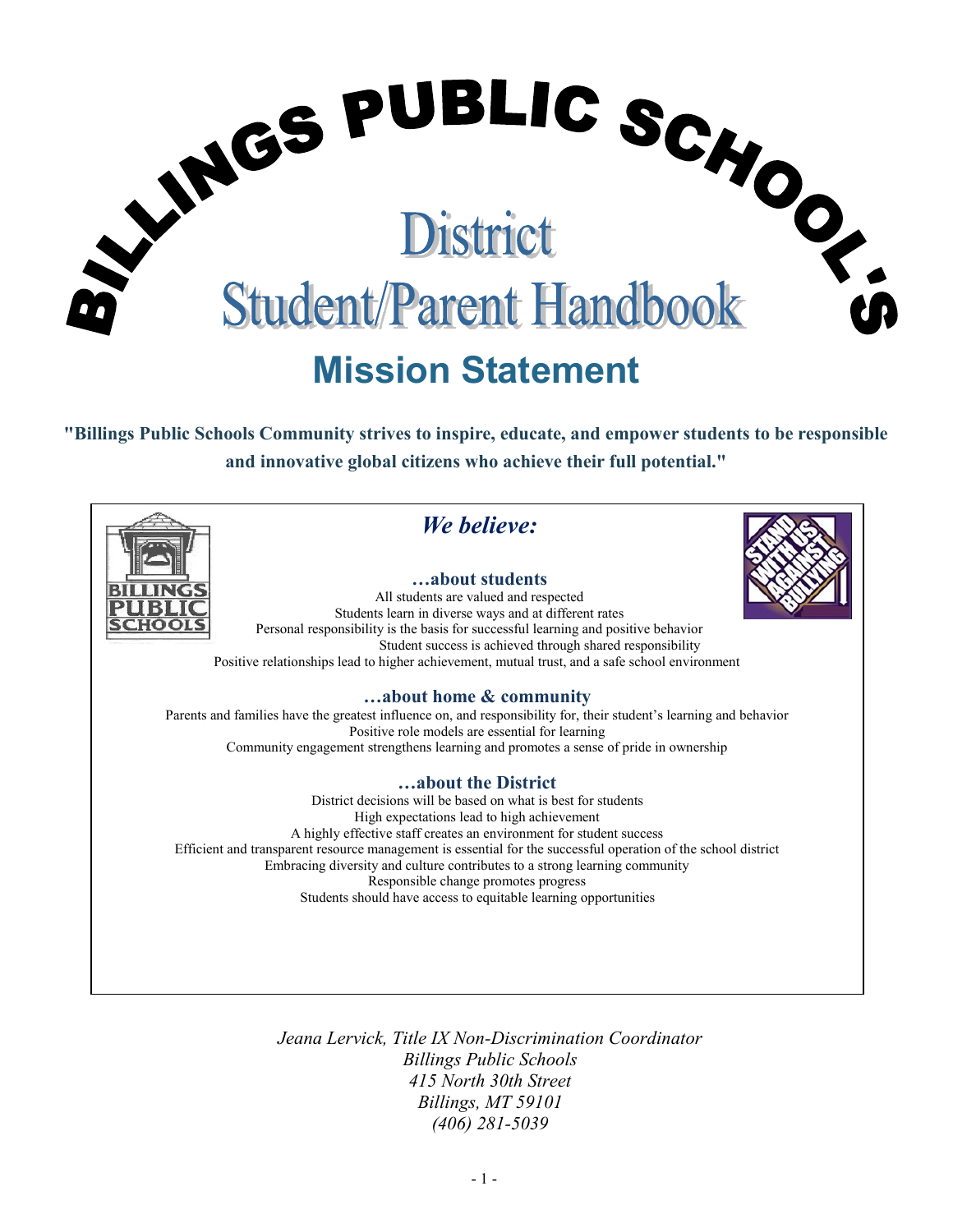# **BILLINGS PUBLIC SCHOOLS' EXPECTATIONS, CONSEQUENCES, AND POLICIES**

In addition to this Will James Middle School handbook of procedures specific to our school, the following *Student/ Parent Handbook* establishes the obligations of all students in the Billings Public Schools. It is your obligation as a student in our district to know the contents of both and to understand that both the district's *Student/Parent Handbook* and the school's student handbook are enforceable as the "law" of the school district.

Violations of District policy will be dealt with through discipline assigned by our building administrator(s) as agents of the Board of Trustees. And, the protections afforded by District policy will be provided to you by District administration and staff.

The following District policies and procedures are found in this handbook. In addition they may be located by accessing the District's website at [www.billingsschools.org](http://www.billings.k12.mt.us/) where all of the District's policies are located.

### **Contents of Student/Parent Handbook of Board Policies and Procedures**

Policy 3120 Attendance Policy and Removal of Student during School Day Procedure 3120-Pl Compulsory Attendance Procedure 3120-P2 Student Attendance and Removal of student during the school day Policy 3200 Student Rights, Responsibilities, and Code of Conduct Policy 3201 Freedom of Expression Policy 3202 Student Publications Policy 3203 Student Dress Policy 3203-P1 Student Dress –Gang Activity or Association Policy 3204 Searches and Seizure Procedure 3204-P1 Searches of Students and their Property Procedure 3204-P2 Video Surveillance Procedure 3204-P3 Video Surveillance - School Buses/Vehicles Policy 3205 District-Provided Access to Electronic Information, Services & Networks Procedure 3205-P1 Acceptable Use Procedure Policy 3210 Harassment, Intimidation, and Bullying Policy 3220Equal Educational Opportunity Policy 3230 Non-Discrimination and Anti– Harassment Policy 3235 Student Drug and Chemical Use and Abuse *(on Billings Public Schools website)* Policy 3240 Tobacco Free Schools Policy 3250 Gun-Free Schools Policy 3255 Bomb Threats and Threats of Hazardous Substances Policy 3300 Student Discipline: Consequences for Violations of Student Code of Conduct Policy 3350 Student Discipline: Due Process Procedure 3350-P1 Detention Procedure 3350-P2 Suspension and Expulsion Policy 3416 Administering Medicines to Students Procedure 3416-P1 Administering Medications to Students Policy 3431 Emergency Treatment Policy 3520 Student Fees, Fines, and Charges *(on Billings Public Schools website)* Policy 3600 Student Records Form 3600-Fl FERPA Annual Notification Procedure 3600-P1 Student Records Procedure 3600-P3 Withholding Records Procedure 3600-P5 Special Education Records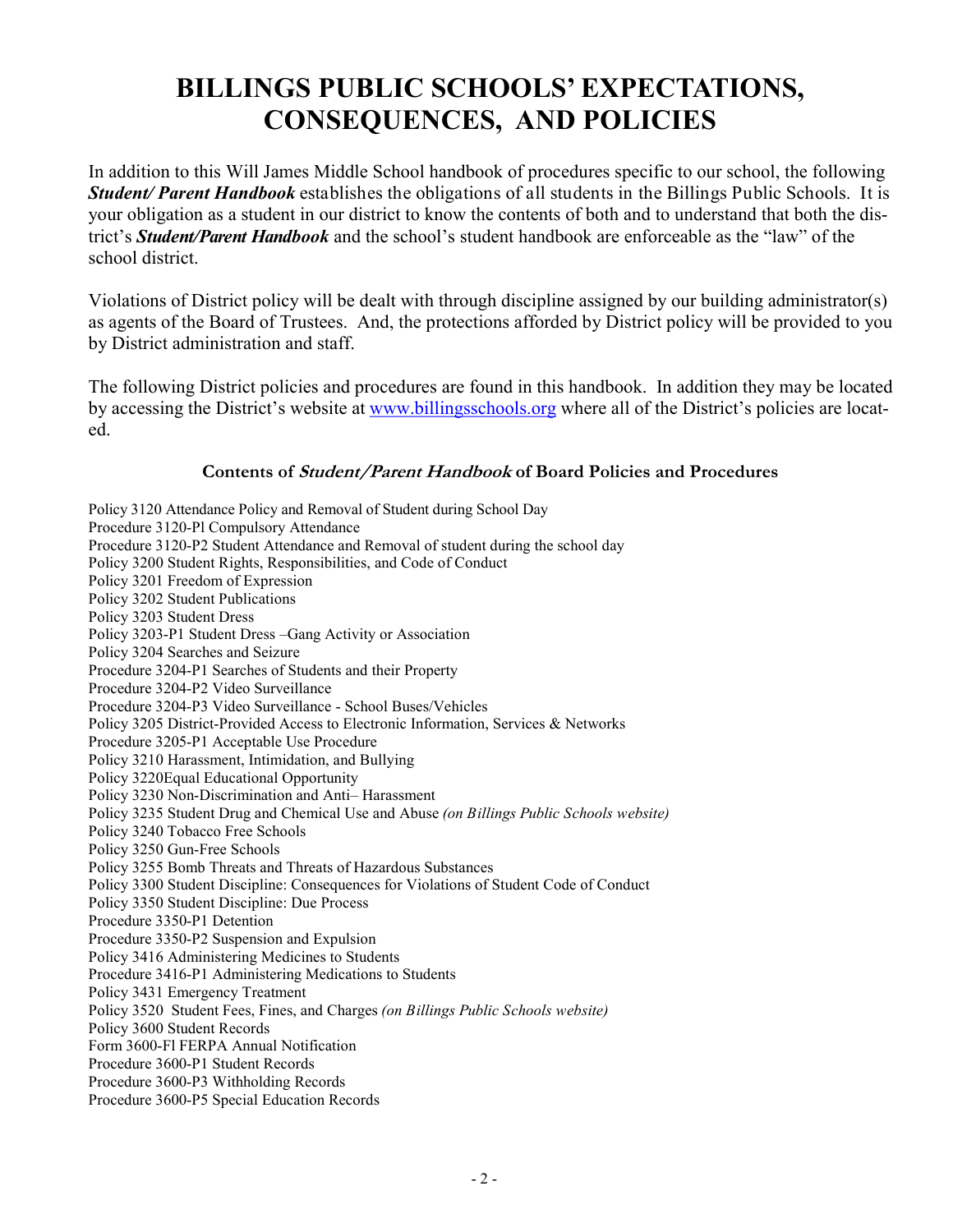# **BILLINGS PUBLIC SCHOOLS' EXPECTATIONS, CONSEQUENCES, AND POLICIES**

**The following list is a summary of a few important policies. Your good behavior and your respect for the feelings of others will insure that you will have the best possible school and learning environment for a successful year.** 

### **EXPECTATIONS**

### **STUDENT DRESS POLICY**



Students are expected to come to school and all activities clean, well-

groomed, and wearing clothes that appropriately cover the body and do not cause distractions or create a health or safety issue. This basic dress code encourages students to "dress for success" and to come to school properly prepared to participate in the educational process. Students are expected to manage their personal appearance in a manner that does not disrupt teaching and learning, promote vulgarity or obscenity, advertise illegal substances, tobacco, alcohol, advertise weapons or violence, or express double meanings that are inappropriate. All students are expected to wear comfortable, safe, and appropriate clothing in P.E. class (sweats, shorts, athletic shoes, tee shirts).

In keeping with the above philosophy, and in order to reduce misunderstand-



ing, inappropriate school wear includes, but is not limited to the following: Hats, sunglasses, bandanas, and visors will not be worn inside the building. Students are not to wear outerwear jackets in the classrooms. Basic sweatshirts and sweaters are permitted. Shorts and skirts are expected to be at least fingertip in length or 5 inches above the middle of the knee cap, whichever is longer; low

necklines, sheer, strapless, bare midriff or bare back design



ted. No halter tops or spaghetti straps. Bra straps and all under garments should not be exposed.

- Destroyed and distressed pants must not have holes in places that expose undergarments..
- No clothing that could be considered pajamas or slippers will be worn to school.
- Pants must be secured at the waistline and may not hang down exposing undergarments.
- Footwear must have a sole that would be appropriate for walking outside in any weather condition in case of an unexpected evacuation of the building.
- Any style of clothing, jewelry, accessories, personal items, electronic equipment, grooming, or tattoos that is associated with gang membership will be prohibited.
- Clothing, jewelry, contact lenses, and other body accessories that could constitute a health problem, a hazardous situation, or a distraction will be prohibited. This includes, but is not limited to, wallet chains, chains attached to clothing, and wristbands.
- Writing and drawing on other students' skin, clothing, locker, or other personal belongings is prohibited.

### **Gang Activity or Association**

For the purpose of this dress policy, a gang is an unauthorized group of three or more people who demonstrate the following traits:

 exhibit antisocial behavior often associated with crime or a threat to the community;

- interact together to the exclusion of others;
- claim a territory or area;
- have a name;
	- have rivals/enemies, and/or
- create an atmosphere in which the well-being of students, staff, or any other person is adversely affected by undue pressure, behavior, intimidation, overt gesture, or threat of violence.

#### **Failure to cooperate with the dress code policy will result in one or more of the following:**



- Change to appropriate clothing of the student's or from the school's collection.
- Parent notification to bring appropriate clothing to school
- Disciplinary consequence.

*(See Policy 3203 and 3203 P-1)*

### **BULLYING**



**Will James Middle School** has "Zero" tolerance for bullying, harassment and intimidation on school property, to or from school, on

a school bus or other school vehicle, at school- related functions or activities, or by electronic communications.

1. "Bullying" means any harassment, intimidation, hazing, or threatening, insulting , or demeaning gesture or physical contact, including any intentional written, verbal, or electronic communication or threat directed against a student that is persistent, severe or repeated and that:

(a) causes a student physical harm, damages a student's property, or places a student in reasonable fear of harm to the student or the student's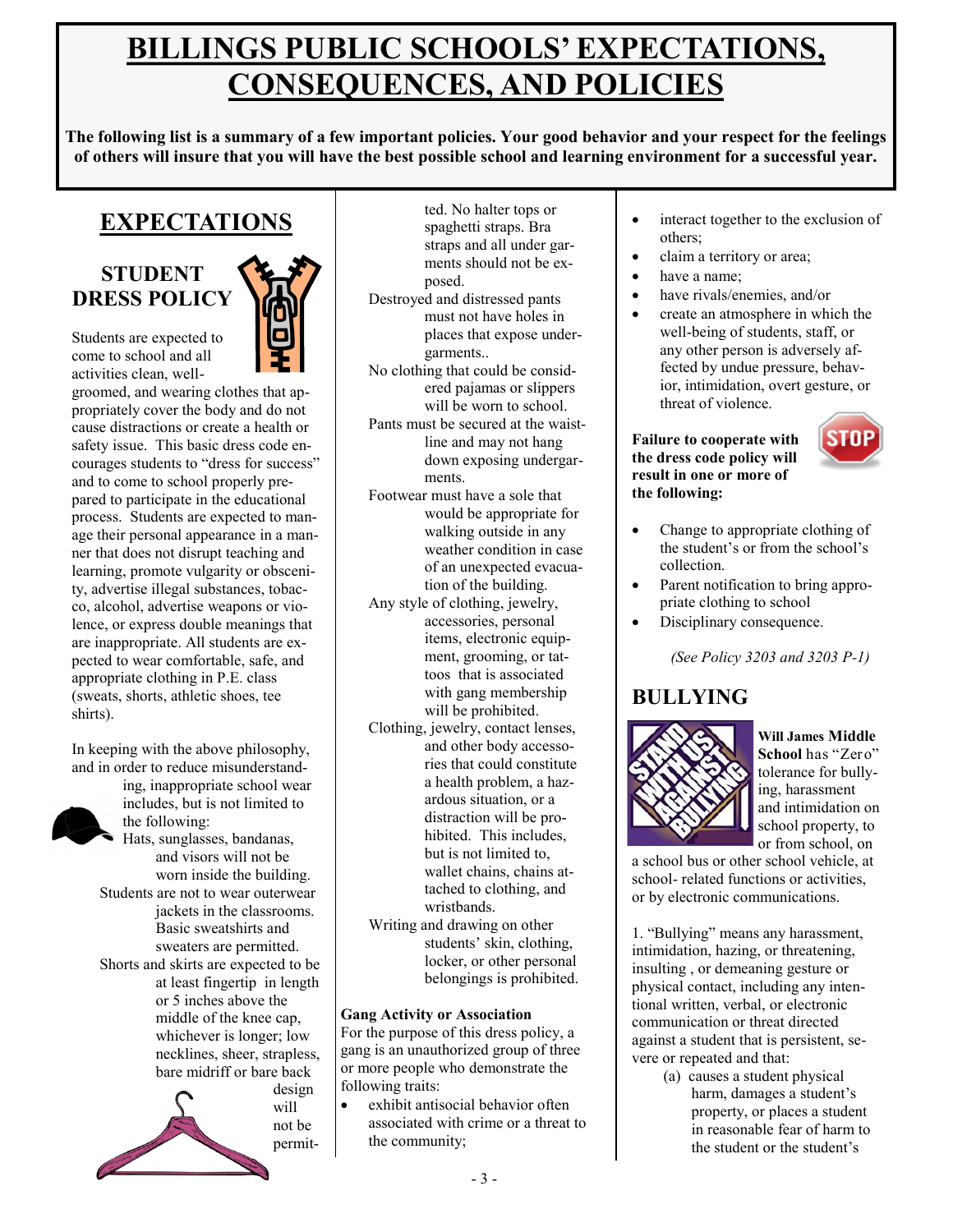### **Bullying Cont…**

- (b) creates a hostile environment by interfering with or denying a student's access to an educational opportunity or benefit; or
- (c) substantially or materially disrupts the orderly operation of a school.

2. Bullying includes retaliation against a victim or witness who reports information about an act of bullying and includes acts of hazing associated with athletics or school sponsored organizations or groups.

Students who violate this policy will face disciplinary action. Depending upon the severity of the offense, conse-

quences will range from detention, to in school suspension, short term suspension, or expulsion.



*(See Policy 3210 and the Harassment/ Intimidation/Bullying*  Incident *Reporting Form)*

### **SEARCHES**

The goal of search and seizure with respect to students is meeting the educational needs of children and ensuring their security. Reasonable searches may be carried out to recover stolen property, to detect illegal substances or weapons, or to uncover any matter reasonably believed to be a threat to the maintenance of an orderly and safe educational environment.

School authorities may inspect and search school property and equipment owned or controlled by the District (such as lockers, desks, parking lots), as well as personal effects left there by students, without notice or consent of a student.

The School District may request the assistance of law enforcement officials, including their use of specially trained dogs, to conduct inspections and searches of lockers, desks, parking lots, and other school property and equipment for illegal drugs, weapons, or other illegal or dangerous substances or material. The School District also utilizes video surveillance to ensure the health, welfare, and safety of all staff, students, and visitors.

School authorities may search a stu-



personal effects in a student's possession when reasonable grounds suggest a search will produce evidence that the particular student has violated or is violating a law or

dent or a student's

District student conduct rules.

When a search produces evidence that a student has violated or is violating a law or District policies, procedure, rules, and handbooks such evidence may be seized and impounded by school authorities and disciplinary action may be taken.

*(See Policy 3204 & 3204 P-1 through P-3)*

### **ACCESS TO ELECTRONIC INFORMATION, SERVICES, NETWORKS**

The District provides electronic equipment and networks, including access to the Internet, as part of its instructional program and to promote educational excellence by facilitating resource sharing, innovation, and communication. The District expects all students to take responsibility for appropriate and lawful use of this access, including good behavior on-line. The District may withdraw student access to its network and to the Internet when any misuse occurs.

#### 1. EDUCATIONAL PURPOSES

ONLY. All use of the District's electronic network must be: (1) in support of education and/or research, and in furtherance of the District's stated educational goals; or (2) for a legitimate school business purpose. Use is a privilege, not a right.

Students and staff have no expectation of privacy in any materials that are stored, transmitted, or received via the District's electronic network or District computers.

The District reserves the right to monitor, inspect, copy, review, and store, at time and without prior notice, any and all usage of computers, systems, networks and Internet access and any and all information transmitted or received in connection with such usage.

#### 2. UNACCEPTABLE USES OF NETWORK.

 A. Uses that violate the law or encourage others to violate the law.

 B. Uses that cause harm to others or damage to their property.

 C. Uses that jeopardize the security of computers, systems, or networks of the District or others.

 D. Exposing self or others to the potential of personal harm.

 E. Uses that are commercial transactions.

*(See Policy 3205)*



### **TEXTBOOKS**

Although textbooks are furnished by the school, students are responsible for them and must pay for lost or damaged books. New books are expensive (up to \$150). Students should have a cover on every textbook in order to protect the book and avoid paying payment of fines due to excessive wear and tear. Fines for textbooks will be as follows:

a. Loss of book– value of new book

 b. Willfully damaging book-value of new book

c. Broken back-1/2 the value of new book

 d. Cover torn off– 1/3 value of new book e. Water damage– 1/4 to 1/2 value of new

book f. Undue soiling- 1/5 to 1/2 value of new

book

\*Report cards will be held until assessed fines have been paid. *(See Policy 3520)*

*"Any teacher or principal shall have the authority to hold any pupil to strict accountability for any disorderly conduct in school or on the way to or from school, or during intermission or recess." Mont. Code Ann § 20-4-302*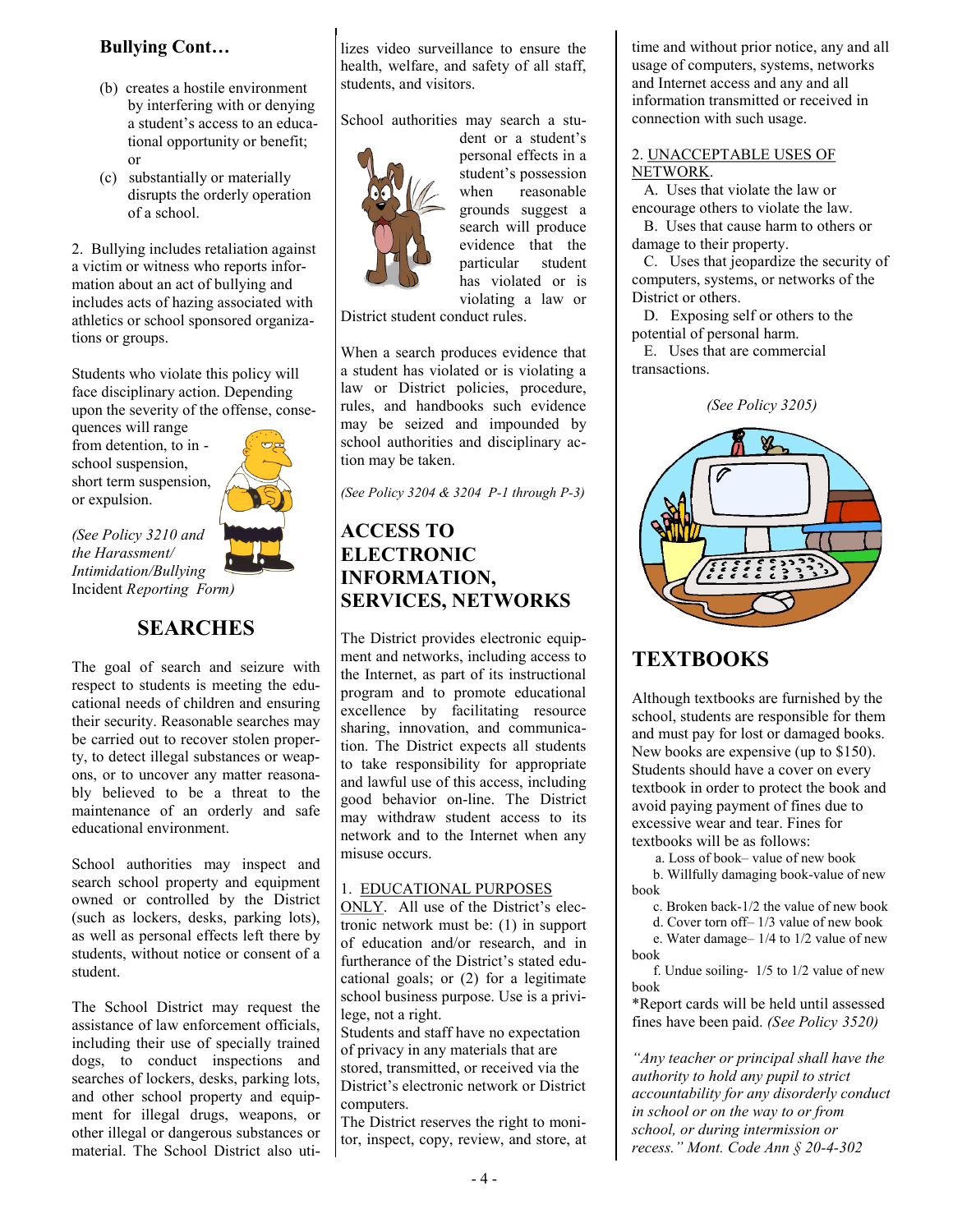## **CONSEQUENCES FOR MAJOR MISBEHAVIORS**

**NOTE: Depending on the severity of the offense, an administrator may impose any level of disciplinary action that is warranted to promote and ensure an orderly educational atmosphere in the school and eliminate health and safety risks.** \***Consequences are cumulative during time in Billings Public Schools!**

**\*All out-of-school suspensions will be served at the Truancy Center!**

### **STEALING OR EXTORTION**

- A. Detention/partial day in- school suspension
- B. One-day in-school suspension to ten days out-of-school suspension to be served at the Truancy Center.
- C. Emergency suspension pending an administrative hearing which may lead to a recommendation to the Board of Trustees for expulsion.
- D. Referral to School Resource Officer or other law enforcement personnel.

### **VIOLATION AGAINST PROPERTY**

- A. Detention/partial day in-school suspension
- B. One-day in-school suspension to ten days out-of-school suspension to be served at the Truancy Center.
- C. Emergency suspension pending an administrative hearing which may lead to a recommendation to the Board of Trustees for expulsion.
- D. Referral to School Resource Officer or other law enforcement personnel.

### **FIGHTING**

- A. Detention/partial day in-school suspension
- B. One-day in-school suspension to ten days out-of-school suspension to be served at the Truancy Center.
- C. Emergency suspension pending an Administrative Hearing which may lead to a recommendation to the Board of Trustees for expulsion.

D. Referral to School Resource Officer or other law enforcement personnel.

### **SEXUAL/RACIAL HARASSMENT THREATS/ INTIMIDATION/ BULLYING**

- A. Detention/partial day in-school suspension
- B. One-day in-school suspension to ten days out-of-school suspension to be served at the Truancy Center.
- C. Emergency suspension pending an Administrative Hearing which may lead to a recommendation to the Board of Trustees for expulsion.
- D. Referral to School Resource Officer or other law enforcement personnel.

### **USE OF OBSCENE LANGUAGE, BEHAV-IOR, OR THREATS TO A STAFF MEMBER**

- A. Detention/partial day in-school suspension
- B. One-day in-school suspension to ten days out-of-school suspension to be served at the Truancy Center.
- C. Emergency suspension pending an Administrative Hearing which may lead to a recommendation to the Board of Trustees for expulsion.
- D. Referral to School Resource Officer or other law enforcement personnel.

### **USE OR POSSESSION OF TOBACCO PRODUCTS INCLUD-ING ELECTRONIC DEVICES AND CIGARETTES**

- A. Detention/partial day in-school suspension
- B. One-day in-school suspension to ten days out-of-school suspension to be served at the Truancy Center.
- C. Emergency suspension pending an Administrative Hearing which may lead to a recommendation to the Board of Trustees for expulsion.
- D. Referral to School Resource Officer or other law enforcement personnel.

### **SALE OF DRUGS OR ALCOHOL**

An Administrative Hearing with possible recommendation to the Board of Trustees for Expulsion. (legal authorities will be contacted) \*NOTE: Placebo or over-thecounter drugs sold as illegal drugs are subject to above consequences.

### **USE OR POSSESSION OF DRUGS OR ALCOHOL, OR PARAPHERNALIA**

\*1st offense 5-day Out-of-School Suspension

- \*2nd offense Administrative Hearing with possible recommendation to the Board of Trustees for Expulsion.
- \*Law Enforcement will be contacted.

### **POSSESSION OF A WEAPON**

WHICH INCLUDES KNIFE/FIREARM OR ANY OTHER OBJECT CONSIDERED TO BE A WEAPON An Administrative Hearing with possible recommendation to the Board of Trustees for Expulsion. \*Law Enforcement will be contacted.

### **ASSAULT**

1 day out-of-school suspension to an Administrative Hearing with possible recommendation to Board of Trustees for Expulsion.

\*Law Enforcement will be contacted.

### **EXPLOSIVES/ FIREWORKS**

1 day in-school suspension to an Administrative Hearing with possible recommendation for Expulsion. \*Law Enforcement will be contacted.

### **BOMB THREATS**

An Administrative Hearing with possible recommendation to the Board of Trustees for Expulsion.

\*Law Enforcement will be contacted.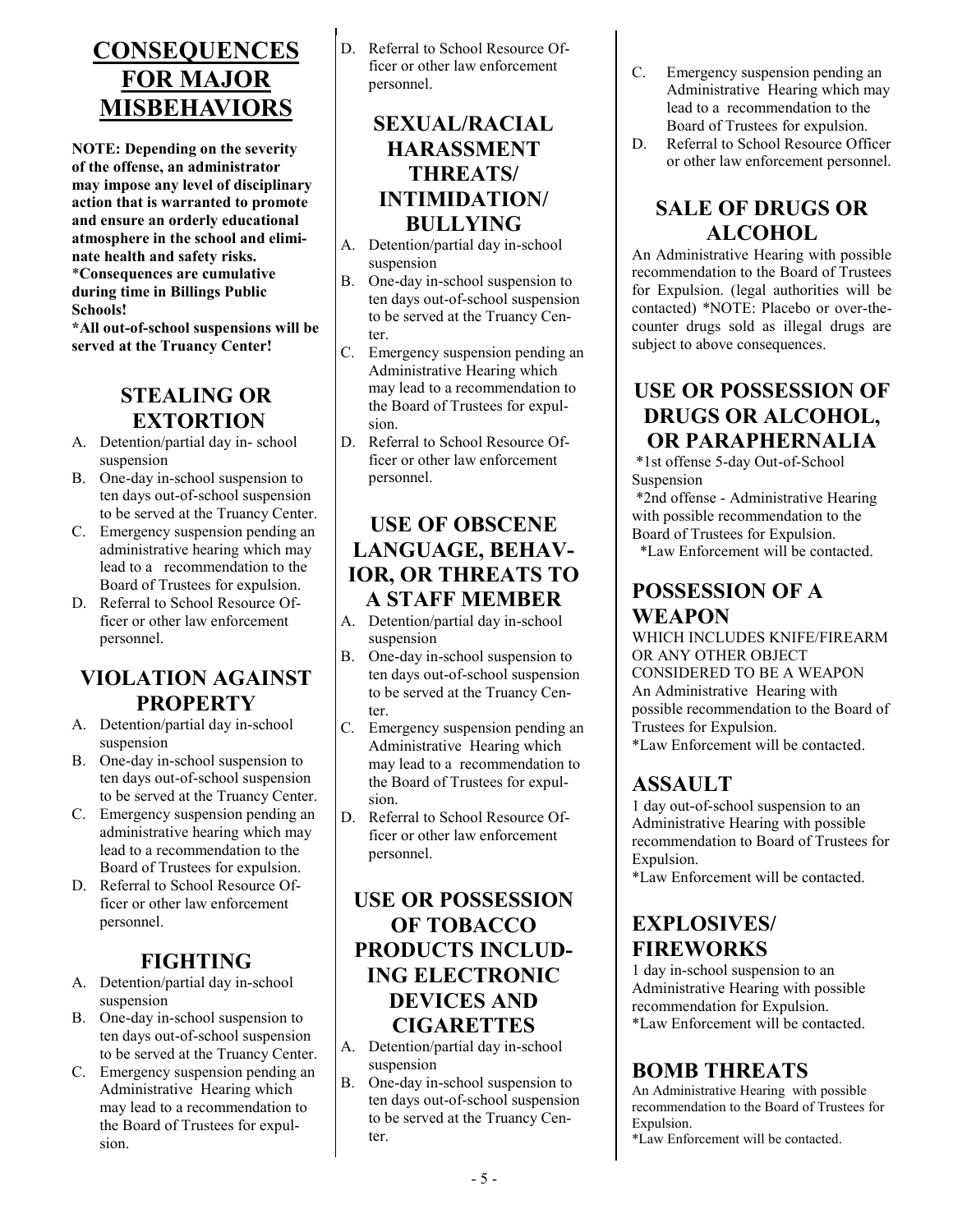### **POLICIES**

#### **POLICY 3120 ATTENDANCE POLICY**

Pursuant to state law, the Board authorizes the Superintendent to adopt procedures implementing compulsory attendance regulations throughout the District. These procedures shall be published in student handbooks annually.

#### Removal of Student During School Day

The Board recognizes its responsibility for the proper care of students during a school day. In accordance with District procedures, only a duly authorized person may remove a student from school grounds, any school building, or school function during a school day. A person seeking to remove a student from school must present evidence satisfactory to a principal of having proper authority to remove a student. A teacher should not excuse a student from class to confer with anyone unless a request is approved by a principal. The Superintendent will establish procedures for removal of a student during a school day.

#### **PROCEDURE 3120-P1 ATTENDANCE POLICY AND REMOVAL OF STUDENT DURING SCHOOL DAY**

#### Compulsory Attendance

Parents are responsible for seeing that their children of age seven or older prior to the first day of school attend school, until the later of the following dates:<br>1. The child's 16th birthday or The child's 16th birthday, or,

2. The date of completion of the work of the eighth grade.

- Parents shall enroll the student unless the student is: 1. Provided with supervised correspondence or home study;
- 2. Excused because of determination by a district judge that attendance is not in the best interests of the child;
- 3. Enrolled in a non-public or home school;
- 4. Enrolled in a school of another district or state under the tuition provisions of this title; 5. Excused by the Board of Trustees

upon a determination that such attendance by a child who has attained the age of 16 is not in the best interest of the child and the school.

#### **PROCEDURE 3120-P2 ATTENDANCE POLICY AND REMOVAL OF STUDENT DURING SCHOOL DAY**

#### **Student Attendance**

#### Introduction

Regular attendance is basic to meeting the educational needs of students. Maximum classroom instructional benefits can happen only when the student is in attendance. Regular and punctual attendance being essential to educational welfare, it follows that student, parents, and educators need clear understanding as to rights and responsibilities relating to attendance. **Rights**

Students have the right to an appropriate education and are legally required to attend until they are 16 years old and have completed the 8th grade. Parents have the right to expect competent instructors and a school climate conducive to learning. Educators have the right to expect reasonable cooperation from students and parents.

#### **Responsibilities**

Students have the responsibility to participate in the

responsible for supporting the policies and programs of the School District, including seeing that students attend regularly and are to class(es) on time. The school has the responsibility to provide a significant curriculum, competent teachers, and adequate facilities and programs. The school also has the responsibility to maintain accurate records and practice diligence in reporting of attendance records.

#### *Attendance Policy - K-8*

It is the responsibility of the parent or guardian to assure their student is in school regularly. When a student must be absent for illness or other unforeseeable emergencies, parents must inform the school of the student's absence. In cases where doubt occurs concerning the validity of an excuse, the administration may request verification. If a student is not present and the parent has not notified the school of the absence, the school will attempt to call the parent.

#### *Attendance Policy - Grades 9-12*

The intent of the attendance policy is to provide a structure within which 9-12 grade students can gain maximum benefit from the instructional program. The regular contact of the pupils with one another in the classroom and their participation in well planned instructional activities under the tutelage of a competent teacher are vital to this purpose.

#### Excused Absences

Excused absences are categorized as follows: illness

medical appointments which cannot be scheduled outside the school day participation in school activities

bereavement verifiable family emergencies necessary absences approved by the parent

#### Unexcused Absences/Truancies

In the event the principal determines an absence unnecessary, the absence will be considered as unexcused, such as:

leaving the building without checking out excuses such as oversleeping, car trouble, missing the bus, and being late from lunch disciplinary suspensions incarcerations

Truancy, defined as an absence from school not verified as valid by the parent  $\&$ /or building administrator. Absences that are unexcused or not cleared within 48 hours are also considered truancies. Chronic truants will be reported to legal authorities as prescribed by law.

#### Parent (or Guardian) Responsibilities

When a student must be absent from class for illness, or other unforeseeable emergencies, parents must inform the school office of the absence. If the school is not notified within 48 hours of the last absent day, the excuse will not be accepted and the absence will be considered truancy. The principal may make exceptions to this general policy and excuse the absence, after consultation with the teacher(s) who are involved, and after giving consideration to the circumstances related to the failure to notify and to the frequency of the student's absence. In cases where the validity of an excuse is in ques-

educational opportunities given them. Parents are tion, the administration may require verification from other sources.

#### Parent (or Guardian) Responsibilities

When a student must be absent from class for illness, or other unforeseeable emergencies, parents must inform the school office of the absence. If the school is not notified within 48 hours of the last absent day, the excuse will not be accepted and the absence will be considered truancy. The principal may make exceptions to this general policy and excuse the absence, after consultation with the teacher(s) who are involved, and after giving consideration to the circumstances related to the failure to notify and to the frequency of the student's absence. In cases where the validity of an excuse is in question, the administration may require verification from other sources.

#### **Checking Out of School**

When a student finds it necessary to leave after the start of the school day, the student shall follow the office procedures for checking out of school. Failure to follow this procedure may be considered truancy and appropriate action as defined in this policy will be taken.

#### **Suspensions**

Suspended students may not participate in extracurricular activities while on suspension. One day suspension usually will cover a 24-hour period. Suspensions are counted as days absent from school.

Parents will be notified of all suspensions. Students who are absent as a result of a suspension are responsible for the work missed.

#### **Limit on Total Absences**

If the total number of absences from any high school class exceeds 10 per semester, the student may be dropped from the class for the rest of the semester and assigned to a study hall. Absences from classes due to school-sponsored activities are not counted in the ten (10).

Students may appeal the 10 absences per semester limit. A student who anticipates that an extended absence will exceed the 10 day limit may appeal in advance. Consequences for students identified as disabled will be determined by appropriate planning meetings.

#### **POLICY 3200 STUDENT RIGHTS ,RESPONSIBILITIES, AND CODE OF CONDUCT**

The District recognizes that all students are entitled to enjoy the rights protected under federal and state constitutions and law for persons of their age and maturity in a school setting. The District expects students to exercise these rights reasonably and to avoid violating the rights of others or disrupting the education environment. The District may impose disciplinary measures whenever students violate the rights of others or violate District policies, procedures, rules, or handbooks, including but not limited to those listed below, on school premises or at any school function or activity. School premises means all property owned, leased, or used by the School District for instruction or student activities. Each student is expected to strive to take full advantage of educational opportunities and to do the student's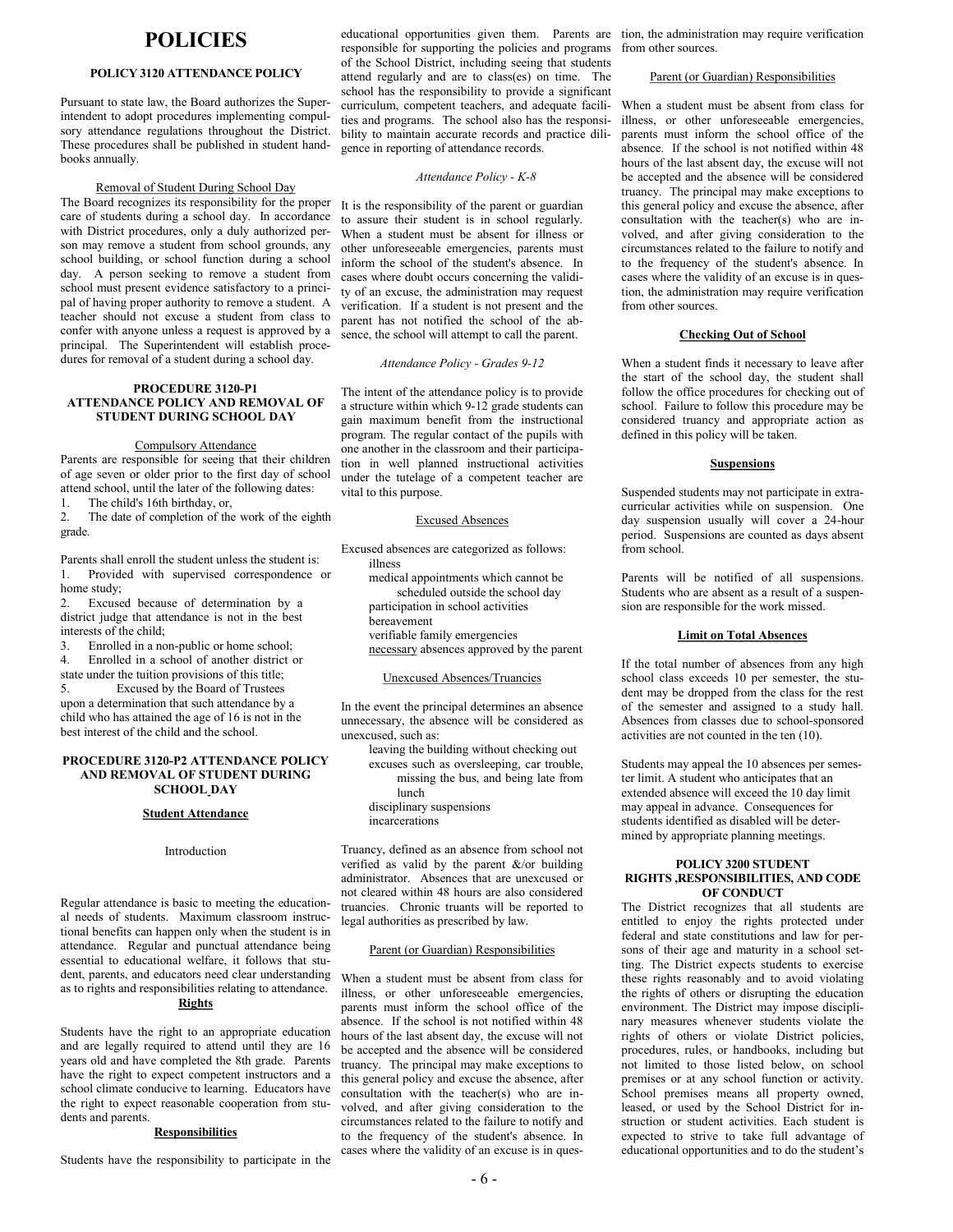best in all areas of school life. Each student has the right to an education in an orderly, safe, and sanitary atmosphere and is expected to contribute to the school environment by meeting the following responsibilities:

- 1. Respect and work cooperatively with fellow students and school staff;
- 2. Be punctual and regular in school attendance;
- 3. Respond positively and promptly to direction by faculty or staff members;
- 4. Refrain from fighting or other abusive behavior directed toward any student, faculty or staff member. Harassment, intimidation, bullying, hazing, discrimination, and retaliation against students or staff members is not allowed and will not be tolerated:
- 5. Refrain from the use of profanity or vulgarity;
- 6. Avoid encouraging or assisting another student to take action that would subject a student to suspension or expulsion;
- 7. Refrain from possession or use of explosives, dangerous chemicals, or weapons on school property or at a school function;
- 8. Refrain from engaging in any activity that constitutes an interference with school purposes or an educational function or any other disruptive activity, including but not limited to making a bomb threat, even if only a hoax;
- 9. Refrain from damage to or theft of school or personal property. Causing or attempting to cause damage to, or stealing or attempting to steal, school property or another person's property is a violation of this policy;
- 10. Refrain from unauthorized entry into or misuse or damage of school property. Scooters, bicycles, roller-blades, and skateboards cannot be used or ridden on school property;
- 11. Be responsible for willful damage or destruction of school property;
- 12. Refrain from using, possessing, distributing, purchasing, or selling tobacco on school premises and at school functions;
- 13. Possession, use, purchase, sale, and/or distribution of illicit drugs, controlled substances, lookalike drugs, drug paraphernalia, contraband, and alcohol on school premises or during any school -sponsored or school-related activity are strictly prohibited. Students who are under the influence of such substances will not be permitted to attend school or school-related activities or functions and will be treated as though they had such substances in their possession;
- 14. Avoid disruption, on or off school property, of the educational process or school-related activities, functions, and programs;
- 15. Refrain from allowing any bodily substance to make physical contact with another person. Bodily substances include, but are not limited to: feces, sperm, urine, blood, and saliva;
- 16. Refrain from possession, sale, transfer, or use of a weapon on school premises or at schoolrelated activities and functions, which is anything that is which is used, can be used, or could reasonably be considered to threaten or cause bodily harm, or intimidate another person, regardless of its primary function; "Weapon" can also include a bomb, an object meant to look like a bomb or other explosive, or a toxic or hazardous substance or material;
- 17. Obey directives from staff members or school officials; obey rules and regulations governing student conduct;
- 18. Do not forge any signature or make any false entry or attempt to authorize any document used or intended to be used in connection with any operation of a school;
- 19. Do not plagiarize or cheat;
- 20. Do not gamble for money or other valuable consideration; and
- 21. Do not make or abet in a bomb threat, even if only a hoax. Do not make or abet in a threat of a hazardous substance, even if only a hoax. A "bomb threat" means communicating or otherwise indicating by any means, whether verbal or non-verbal, that a bomb or an object intended to look like a bomb or explosive has been or will be placed on school property or at a school event, including events that are to take place after school hours. A "threat of a hazardous substance" means communicating or otherwise indicating by any means, whether verbal or nonverbal, that a hazardous or toxic substance has been or will be placed on school property or at a school event, including events that are to take place after school hours. A "hazardous or toxic substance" means any material or other thing, including biomedical materials or organisms, that, when placed as threatened, could be harmful to humans.

All students who attend the District's schools, programs, or activities shall comply with the written policies, procedures, rules, and handbooks of the schools, shall pursue the required course of studies, and shall submit to the authority of the Superintendent, principals, other administrators, teachers, or other designees of the District. Violation of any of these expectations is a violation of school policy and will result in discipline.

#### **POLICY 3201 STUDENT FREEDOM OF EXPRESSION**

#### Student Freedom of Expression

The free expression of student opinion is an important part of education in a democratic society. Students' verbal and written expression of opinion on school premises is to be encouraged so long as it does not substantially disrupt the operation of the school.

The Superintendent shall develop guidelines assuring that students are able to enjoy free expression of opinion while maintaining orderly conduct of the school.

A. Students are protected by the guarantees of the First Amendment of the U.S. Constitution and are entitled to express their views while on school grounds. This does not mean, however, that the School District is without control over the time, place, manner and, to a limited extent, the content of that expression.

B. Students generally have the right to distribute and possess literature, including, but not limited to newspapers, magazines, leaflets, and pamphlets. Students also have the right to speak their views. Students do not have the right to possess or distribute literature or to communicate orally if such distribution or communication is libelous, obscene, or will cause a material interference with or substantial disruption of educational activities.

C. The time, place and manner of student distribution of literature may be regulated by the principal provided such regulations are reasonable and do not act to prohibit or unduly delay distribution or inhibit any person's right to accept or reject the literature sought to be distributed.

D. The principal may require materials sought to be distributed on school premises or to school-sponsored groups to be submitted for review. Materials are deemed approved if the principal does not indicate disapproval within two (2) pupil instruction days of submittal. A student may appeal a principal's decision to refuse dissemination directly to the Superintendent. The Superintendent will review the materials, listen to the student's explanation and discussion, if any, and decide whether distribution is permitted by these rules. The Superintendent's decision shall be communicated to the interested students.

#### **POLICY 3202 STUDENT RIGHTS AND RESPONSIBILITIES**

#### Student Publications

Student publications produced as part of the school's curriculum or with the support of student body funds are intended to serve both as vehicles for instruction and student communications. They are operated and substantively financed by the student body and the District.

Material appearing in such publications should reflect all areas of student interest, including topics about which there may be controversy and dissent. Controversial issues may be presented provided they are treated in depth and represent a variety of viewpoints. Such materials may not be libelous, obscene or profane nor may they cause a substantial disruption of the school, invade the privacy rights of others, demean any race, religion, sex, or ethnic group, or advocate the violation of the law. They may not advertise tobacco, liquor, illicit drugs or drug paraphernalia.

The Superintendent shall develop guidelines to implement these standards and shall establish procedures for the prompt review of any materials that appear not to comply with the standards.

A. Given cause, the building principal will have the right to review student publication materials at any time to see if they comply with School District Policy 3200.

B. Materials appearing in student publications must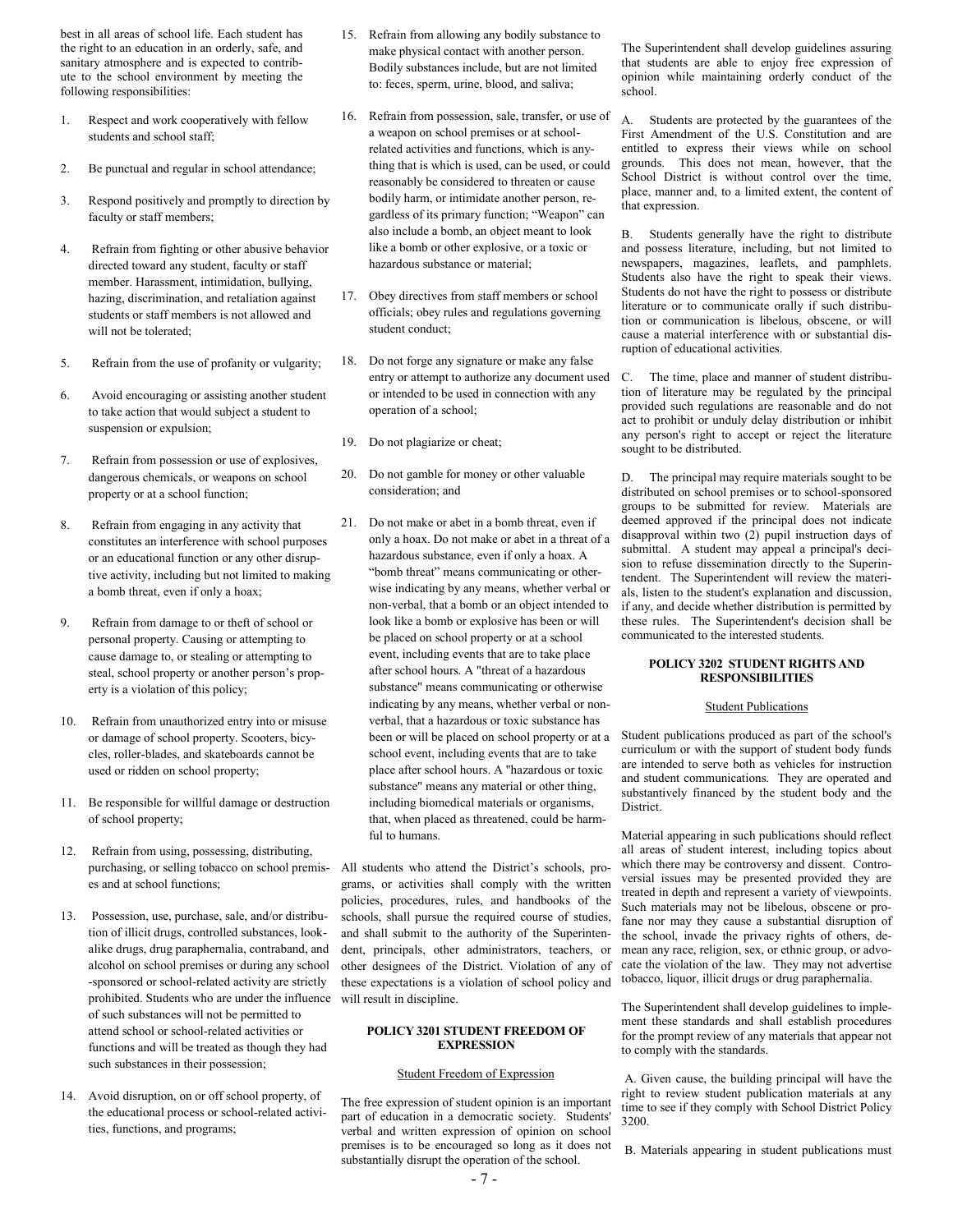be reviewed by the sponsor of the publication to see if ed by undue pressure, behavior, harassment, intimidathe materials comply with Billings Public Schools tion, bullying, overt gestures, or threat of violence. Policy 3200. If the sponsor finds the material to be in violation of said policy, the materials must be reviewed by the building principal.

C. Materials are deemed approved if the principal does not indicate disapproval within two student instruction days of submittal.

D. The principal's decision to refuse the materials may be appealed directly to the Superintendent. The Superintendent will review the materials and listen to the student's explanations and discussion. The Superintendent's decision will be communicated to the interested students.

#### **POLICY3203 STUDENT DRESS**

#### Student Dress

The District recognizes that a student's choice of dress and grooming habits demonstrates personal style and preference. The District has the responsibility to ensure appropriate conditions for learning while protecting the health and safety of its student body. Even though the schools will allow a wide variety of clothing styles, dress and grooming must not substantially disrupt the educational process of the school or create a health or safety hazard for students, staff, or others. Building administrators shall establish written dress codes that will be distributed and explained to students at the beginning of each school year. Additional dress codes may be established by classroom teachers, coaches, and activity sponsors, with approval from the building administrator. Teachers, coaches, and sponsors shall put their dress codes in writing and distribute them to the students, athletes, or activity participants at the beginning of the school year and/or prior to the starting date of the activity or sport. In order to maintain a positive and safe learning environment, students are prohibited from the following while on school premises or while attending school functions or activities: 1. Wearing or possessing clothing, jewelry, accessories or other personal materials, possessing or using electronic equipment (such as pagers, cell or camera phones, or other communication devices), or grooming in a manner which by its nature denotes membership in a group or gang advocating threats, violence, intimidation, drugs, illegal activities, or any other disruptive behavior. 2. Implying gang membership or affiliation by written communication, marks, drawing, paint, design or emblem upon any school property, personal property, or on one's person. 3. Wearing clothing that carries derogatory, obscene, or sexually suggestive statements, connotations, or graphics; advertises alcohol, tobacco, or drugs; advertises weapons or violence; or endorses or promotes any illegal activity. 4. Wearing clothing or accessories that are distracting to the learning process, unsafe, unhealthy, or disruptive. It is the responsibility of building administration to determine the appropriateness of student clothing and accessories, especially as clothing, apparel, accessories, and particularly group or gang-related ones may vary from year to year. For the purpose of this Policy, a gang is an unauthorized group of three or more people who demonstrate a majority of the following traits:

1. Exhibit antisocial behavior often associated with crime or a threat to the community;

- 2. Interact together to the exclusion of others;
- 3. Claim a territory or area;
- 4. Have a name;
- 5. Have rivals/enemies;

6.Create an atmosphere in which the well-being of students, staff, or any other person is adversely affect-

#### School Uniforms

The Board authorizes any school to choose a school uniform. The decision to select a school uniform requires a two-thirds vote of the responsible adult for all students in the school at the time of the vote (one adult vote per student). The Board requires that the building administrator establish a procedure for selecting approved items of attire, for addressing any exceptions to an adopted procedure, and for making a financial assistance provision for needy students. Discipline Students whose dress does not conform with this policy, and other District procedures, rules, or handbooks, will be referred to a building administrator for disciplinary action.

#### **POLICY 3203-P1 GANG ACTIVITY OR ASSOCIATION**

#### Student Dress – Gang Activity or Association

The Billings Public School System recognizes that a student's choice of dress and grooming habits demonstrates personal style and preference. The District has the responsibility to insure proper and appropriate

conditions for learning along with protecting the health and safety of its student body. Even though the schools will allow a wide variety of clothing styles, dress and grooming must not materially or substantially disrupt the educational process of the school or

create a health or safety hazard for students, staff, employees or others. Elementary, middle, and high schools will establish written dress codes that will be distributed and/or explained to students at the beginning of each school year. Additional dress codes may be established by classroom teachers with approval from the building administrator. In order to maintain a positive and safe learning environment, students are prohibited from the following while on school

grounds or while attending school activities:

1.Wearing or possessing clothing, jewelry, accessories and other personal materials, electronic equipment such as pagers, cell or camera phones, or other communication devices, or grooming in a manner which by its nature denotes membership in a group or gang advocating threats, violence, intimidation, drugs, illegal activities, or any other disruptive behavior.

2. Implying gang membership or affiliation by written communication, marks, drawing, paint, design or emblem upon any school property, personal property, or on one's person.

3. Wearing clothing that carries derogatory, obscene or sexually suggestive statements, connotations, or graphics; advertises alcohol, tobacco or drugs; or endorses or promotes any illegal activity.

4. Wearing clothing or accessories that are distracting to the learning process, unsafe, unhealthy or disruptive.

It is the responsibility of building administration, operating under administrative guidelines, to determine the appropriateness of student clothing and accessories, especially as clothing, apparel, accessories and particularly group or gang related ones may vary and change from year to year. Gang Activity or Association For the purpose of this procedure, a gang is an unauthorized group of three or more people who demonstrate a majority of the following traits:

1. Exhibit antisocial behavior often associated with crime or a threat to the community;

2. Interact together to the exclusion of others;

- 3. Claim a territory or area;
- 4. Have a name;
- 5. Have rivals/enemies; and

6. Create an atmosphere in which the well-being of students, staff, or any other person is adversely affected by undue pressure, behavior, intimidation, overt gestures or threat of violence.

#### Extracurricular Activities

Students involved in extracurricular activities will adhere to the coaches' or sponsors' dress codes, as long as the codes are deemed reasonable by school administrator(s). Coaches or sponsors must establish written dress codes and distribute them to each participant prior to the start of the activity.

#### Discipline

Students whose dress does not conform with Billings Public Schools Policy #3203 will be referred to a building administrator for appropriate disciplinary action

#### **POLICY 3204 SEARCHES AND SEIZURE**

#### Searches and Seizure

The goal of search and seizure with respect to students is meeting the educational needs of children and ensuring their security. The objective of any search and/or seizure is not the eradication of crime in the community. Searches may be carried out to recover stolen property, to detect illegal substances or weapons or to uncover any matter reasonably believed to be a threat to the maintenance of an orderly educational environment. The Board authorizes school authorities to conduct reasonable searches of school property and equipment, as well as of students and their personal effects, to maintain order and security in the schools

#### School Property and Equipment and Personal Effects of Students

School authorities may inspect and search school property and equipment owned or controlled by the District (such as lockers, desks, and parking lots), as well as personal effects left there by students, without notice or consent of a student. This applies to vehicles parked on school property.

The Superintendent may request the assistance of law enforcement officials, including their use of specially trained dogs, to conduct inspections and searches of lockers, desks, parking lots, and other school property and equipment for illegal drugs, weapons, or other illegal or dangerous substances or material.

#### **Students**

School authorities may search a student or a student's personal effects in a student's possession when reasonable grounds suggest a search will produce evidence that the particular student has violated or is violating a law or District student conduct rules. The search itself must be conducted in a manner that is reasonably related to its objectives and not excessively intrusive in light of age and sex of a student and the nature of the suspected infraction.

#### Seizure of Property

When a search produces evidence that a student has violated or is violating either a law or District policies or rules, such evidence may be seized and impounded by school authorities and disciplinary action may be taken. As appropriate, such evidence may be trans-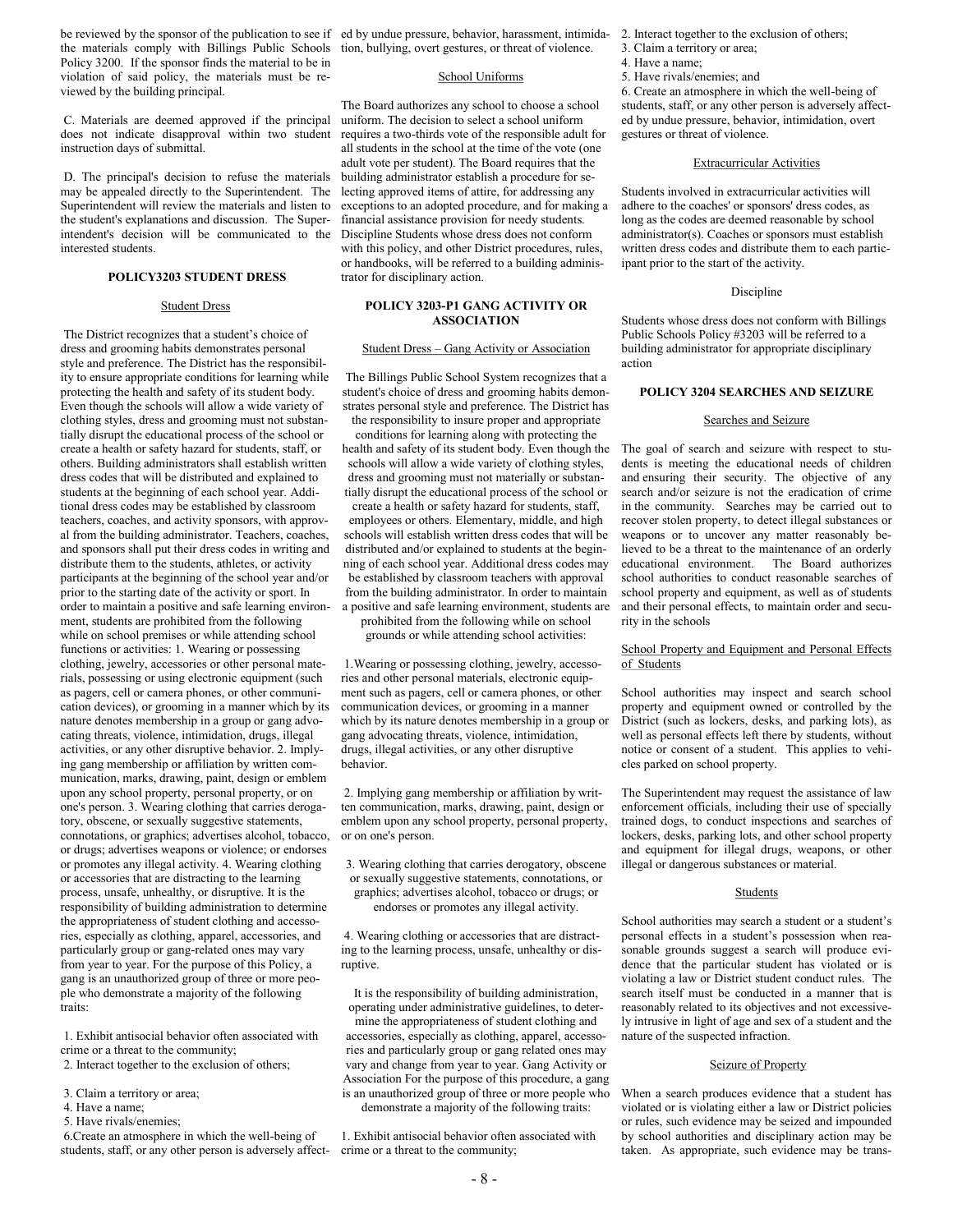#### Law Enforcement Agencies

The District will cooperate with known or identified legal representatives of the Billings Police Department, Sheriff's Office or Probation Office. When a law enforcement officer comes to a school and properly identifies himself and his purpose, the administration will cooperate with him by promptly making available those students requested for interview at school, or upon the production of an arrest warrant to be taken into custody by the law enforcement officer. It shall be the responsibility of the law enforcement officer to notify the parents or guardian of the students interviewed and/or taken into custody. In addition, a good faith attempt shall be made by school personnel to notify the parents or guardian.

#### **PROCEDURE 3204-P1 SEARCHES AND SEIZURES**

#### Searches of Students and Their Property

Searches may be carried out to recover stolen property, to detect illegal or prohibited substances, items, or weapons; or to uncover any matter reasonably believed to be a threat to the health, safety, or maintenance of an orderly educational environment.

#### SEARCHES UPON INDIVIDUALIZED **SUSPICION**

- A. Searches of a student and/or the student's personal effects in the student's possession must be based on reasonable suspicion that the student (s) has violated school rules or the law.
- B. School officials responsible for conducting the search must be able to clearly articulate which school rule or law has allegedly been violated and establish that the search is reasonable in its inception.
- C. The information which forms the basis of the search and connects the student to the violation must be both recent and credible.
- D. Searches of a student and/or the student's personal effects in the student's possession must be conducted in a manner which is reasonably related to its objectives and reasonable in scope in light of the age and sex of the student along with the nature of the infraction. Highly intrusive searches require a high degree of individualized suspicion based upon specific and reliable evidence and should never be taken unless serious infractions, such as possession of drugs or weapons, are suspected. If a highly intrusive search is necessary, an attempt will be made to <sup>2</sup>. contact the parent or legal guardian prior to the search. An intrusive search shall to be conducted in consultation with/by law enforcement and/ or an Executive Director or the Superintendent.

#### SEARCHES OF SCHOOL PROPERTY

- School officials may inspect and search school property and equipment owned or controlled by the school (such as lockers, desks, and parking lots), as well as personal effects left there by the student(s), without notice or consent of the student (s).
- B. The principal may request the assistance of law enforcement officials in a search of school property or may conduct such searches through the use of specially trained dogs in accordance with procedures set forth below.

#### **ADMINISTRATIVE SEARCHES**

School officials may undertake a search of a number of students and their possessions without an individualized suspicion of wrongdoing by a particular student provided the following conditions have been met:

- 1. There is a recognized problem, such as drug use or possession of weapons in the school, and other methods of addressing the problem have not been effective.
- 2. The problem has been acknowledged and recognized by the building principal and the parents of students attending there. The principal or other administrator may involve parents using whatever means of communication is customary in that school.
- 3. Parents and students have been given written notice that administrative searches will take place, the reason for the searches, and the procedure to be followed.

Administrative searches may take place even if these conditions have not been met if school officials have knowledge of a specific act or violation (such as a theft or the existence of weapons in the school which pose an immediate risk to student safety and school discipline), but do not know which particular student is involved.

In either situation, an administrative search must be minimally intrusive and minimally disruptive. No student should be singled out when there is no evidence to support an individualized suspicion to search.

#### **ADMINISTRATIVE SEARCH PROCEDURES**

#### A. Clothing and Personal

School officials shall request the student to remove all items from pockets or other personal effects. Backpacks, purses and the like shall be opened for the school official to search. If confiscated for inappropriate use or for violation of school rules, cell phones, and other electronic devices may be searched for messages, graphics, photos, and other electronically-stored data.

#### B. Dog Searches

.

- 1. The principal shall notify the appropriate Executive Director of the time frame in which a dog search will be conducted.
- The principal shall determine the time and date of the search and coordinate with the School Resource Officer, local law enforcement, or a private security firm. Scheduling arrangements shall be kept confidential, and dog searches will be unannounced.
- 3. If a particular locker is identified by the dog, the locker will be searched by the building administrator. If contraband is found, it will be turned over to law enforcement.
- 4. If a particular vehicle is identified by the dog Video recordings will be totally without sound. during a parking lot search, the driver or owner of the car will be located and asked to open the car so it can be searched. If the student does not consent, law enforcement will be notified to assist.

Executive Director of the search results

#### C. **Alcohol Consumption Sensor**

#### 1.Procedure for Administering an Alcohol Consumption Test:

- a. A student who is believed to be under the influence of alcohol while attending school or attending a school-sponsored event should be escorted by the appropriate school official to a secure location in the building.
- The appropriate school official should confront the student about the suspected consumption and notify the student that the alcohol detection test will be administered.
- c. The alcohol detection test should then be administered.
- d. If the presence of alcohol is detected, the student's responsible adult should be notified to transport the student home.
- e. Disciplinary action should be taken in accordance with School District policy. Law enforcement may be notified.
- f. Refusal by the student to comply with the above procedures will be treated as defiance. The consequences for the defiance will be the same as being under the influence of alcohol.
- If the responsible adult disputes the results, the responsible adult can have a test done at the responsible adult's own expense by an outside agency within four hours, at an agreed upon site. The student will not be allowed to return to school until the test results are provided to the school.

#### **Seizure of Property/Responsible Adult Notification**

If a search produces evidence that the student has violated or is violating either the law or the District's policies, procedures, rules, and handbooks such evidence may be seized and Procedure 3204-P1 Page 4 of 5 impounded by school authorities, and disciplinary action may be taken. Such evidence may be transferred to law enforcement authorities . The student(s) will be taken to a designated area, and the responsible adult of the student(s) will be contacted.

#### **PROCEDURE 3204-P2 VIDEO SURVEILLANCE**

The Board authorizes the use of video cameras on District property to ensure the health, welfare, and safety of all staff, students, and visitors to District property and to safeguard District buildings, grounds, and equipment. The

Superintendent will approve appropriate locations for video cameras.

The Superintendent will notify staff and students through staff and student handbooks or by other means that video surveillance may occur on District property.

The District may choose to make video recordings a part of a student's discipline record. The District will comply with all applicable state and federal laws related to record maintenance and retention.

#### **PROCEDURE 3204-P3 VIDEO SURVEILLANCE**

#### *School Buses/Vehicles*

5. The building principal will notify the respective Security cameras on a school bus not only provide a safeguard against illegal entry, vandalism and as a means to monitor behavior but also protect students and school bus drivers from being wrongly accused of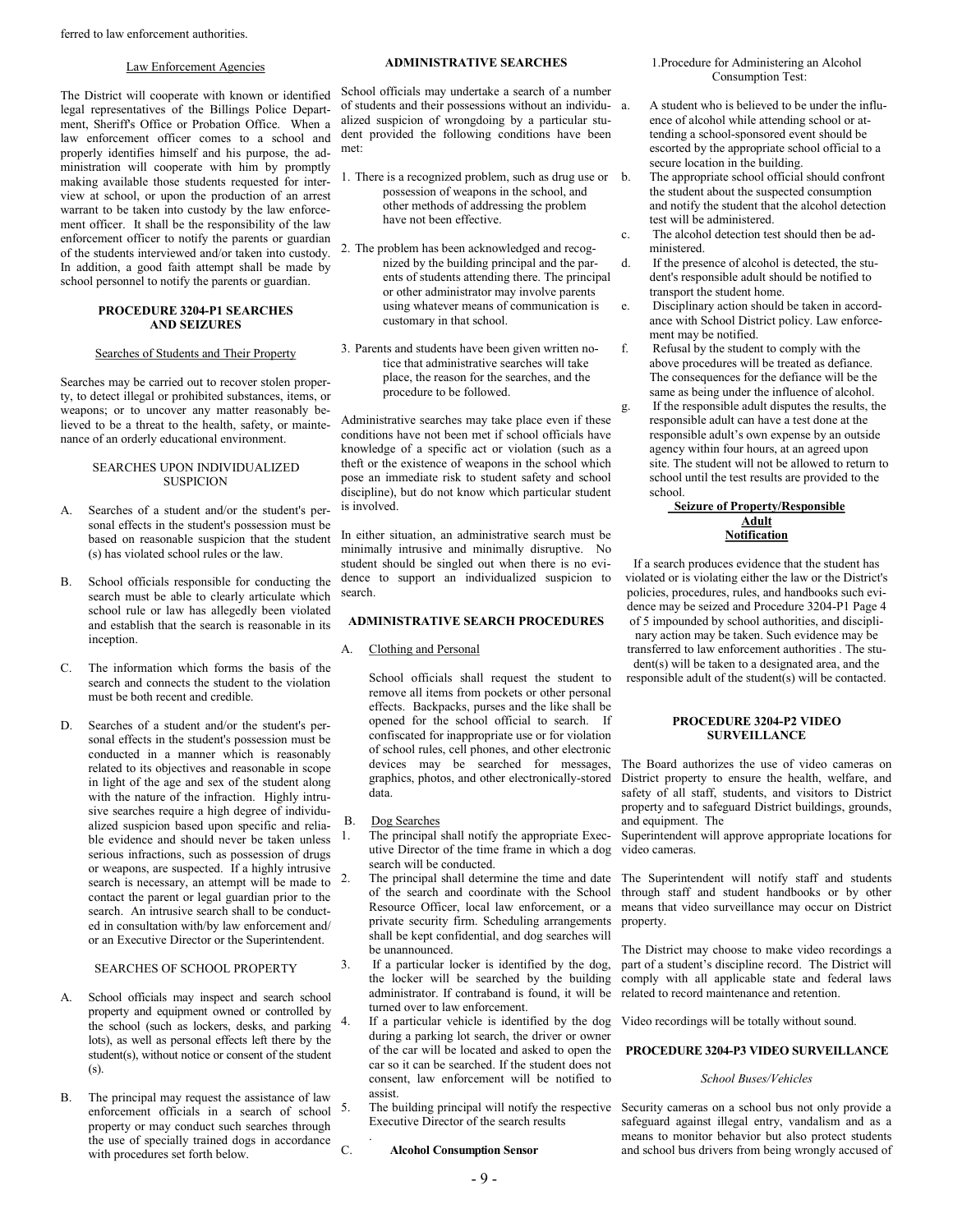participation in illegal or unacceptable behavior.

#### **PROCEDURE FOR USE OF SECURITY CAMERA RECORDING IN BUSES/VEHICLE**

- A. request for a camera to be placed on a bus may be made by:
	- 1. An administrator from School District #2;
	- 2. A supervisor/manager of First Student Transportation.
	- Note: There are four to five cameras available and 15 to 20 buses with camera boxes.
- B. The camera is active:
	- 1. During the requested runs which may include the a.m., p.m., midday, field trips, and shuttles:
	- 2.Often times a combination of runs will be recorded even though only a specific run is being monitored.
- C. The following will have access to the recording:
	- 1. An administrator of School District #2 or other appropriate School District #2 employee(s);
	- 2. A supervisor or manager of First Student Transportation and the appropriate school bus driver(s);
	- 3. Parent(s)/guardian(s) under the supervision of an authorized adult may view the recorded activity of his or her own student(s). The viewed segment may be as short as one second in length.
	- 4. Student(s) under the supervision of an authorized adult, as part of a specific investigation or disciplinary action;
	- 5. Investigative agencies when evidence of criminal activity exists;
	- 6. Other person(s) as designated by First Student Transportation or School District #2 to assist in an investigation or identification of a student(s).

#### D. A recording may be kept:

- 1. Until the disciplinary action or investigation has been resolved satisfactorily;
- 2. Permanently if requested or deemed necessary by an administrator of School District #2 or the Manager of First Student Transportation.

#### School Buildings and Grounds

Security cameras in a school building and on school grounds provide not only a safeguard against illegal entry and vandalism, but also protect students and staff from being wrongly accused of participation in illegal or unacceptable behavior. School administration recognizes the importance of protecting the identity of those filmed. Consequently, although the system is active and recording 24 hours a day, seven days a week, the system is not humanly monitored 24 hours a day, seven days a week.

handbook of the system's existence, purpose, and the procedures for use.

#### **PROCEDURE FOR USE OF SECURITY CAMERA RECORDING IN SCHOOL BUILDINGS AND ON SCHOOL GROUNDS**

- A. The real time image and/or the recording may be viewed:
	- 1. During an orientation activity that may involve parents, staff or students;
	- 2. During the course of an investigation or as part of the process for identifying a student or other district employees.
- B. The following will have access to the recording: 1. The school administrators and site School Resource Officer (SRO);
	- 2. Investigative agencies (e.g. the Fire Department) when evidence of criminal activity exists;
	- 3. Parents, under the supervision of an authorized adult, may view the recorded activity of their own student(s). The viewed segment may be as short as one second in length.
	- 4. Students, under the supervision of an authorized adult, as part of the orientation to the system or as part of a specific investigation.
- C. A recording may be kept permanently: 1. If an investigative agency wants the record for later court procedures;
	- 2. If there is an internally anticipated future need such as when there are chronic issues (e.g. harassment, vandalism).
- D. A recording may be kept:
	- 1. Digitally on the hard drive where it remains until recorded over (a maximum of 18 days);
	- 2. On a CD which will be kept in the school vault.
- E. A recording may be kept:
	- 1. Either until the involved student(s) graduates or until the criminal investigation is completed, whichever is later.

#### **POLICY 3205 DISTRICT-PROVIDED ACCESS TO ELECTRONIC INFORMATION, SERVICES, AND NETWORKS**

General

The District makes Internet access and interconnected computer systems available to District students and faculty. The District provides electronic equipment and networks, including access to the Internet, as part its instructional program and to promote educational excellence by facilitating resource sharing, innovation, and communication. The District will provide training conducive to maximizing effective and appropriate use of these resources.

The District expects all students to take responsibly for appropriate and lawful use of this access, including good behavior on-line. The District may withdraw student access to its network and to the Internet when any misuse occurs. District teachers and other staff will make reasonable efforts to supervise use of computers, the network and Internet access; however, student cooperation is vital in exercising and promoting responsible use of this access.

#### **Curriculum**

Students and parents will be notified in the student Use of District electronic equipment and networks will be consistent with the curriculum adopted by the District, as well as with varied instructional needs, learning styles, abilities, and developmental levels of students and will comply with selection criteria for instructional materials and library materials. Staff members may use the Internet throughout the curriculum consistent with the District's educational goals.

#### Acceptable Uses

Educational Purposes Only. All use of the District's electronic network must be: (1) in support of education and/or research, and in furtherance of the District's stated educational goals; or (2) for a legitimate maintain system integrity.

school business purpose. Use is a privilege, not a right. Students and staff members have no expectation of privacy in any materials that are stored, transmitted, or received via the District's electronic network or District computers. The District reserves the right to monitor, inspect, copy, review, and store, at any time and without prior notice, any and all usage of computers, systems, networks and Internet access and any and all information transmitted or received in connection with such usage.

Unacceptable Uses of Network.

A. Uses that violate the law or encourage others to violate the law

B. Uses that cause harm to others or damage to their property

C. Uses that jeopardize the security of computers, systems, or networks of the District or others

Exposing self or others to the potential of personal harm

E. Uses that are commercial transactions.

#### Warranties/Indemnification

The District makes no warranties of any kind, express or implied, in connection with its provision of access to and use of its computer networks and the Internet provided under this policy. The District is not responsible for any information that may be lost, damaged, or unavailable when using the network or for any information that is retrieved or transmitted via the Internet. The District will not be responsible for any unauthorized charges or fees resulting from access to the Internet. Any user is fully responsible to the District and will indemnify and hold the District, its trustees, administrators, teachers, and staff harmless from any and all loss, costs, claims, or damages resulting from such user's access to its computer network and the Internet, including, but not limited to, any fees or charges incurred through purchase of goods or services by a user. The District expects a user or, if a user is a minor, a user's parents or legal guardian to cooperate with the District in the event of its initiating an investigation of a user's use of access to its computer network and the Internet.

#### Violations

If a user violates this policy, the District will deny a student's access or will withdraw access and may subject a student to additional disciplinary action. An administrator or building principal will make all decisions regarding whether or not a user has violated this policy and any related rules or regulations and may deny, revoke, or suspend access at any time, with that decision being final.

#### **PROCEDURE 3205-P1 DISTRICT-PROVIDED ACCESS TO ELECTRONIC INFORMATION, SERVICES AND NETWORKS PROCEDURE**

#### **Acceptable use Procedure**

Technology is provided for BPS staff and students to conduct research and to learn and communicate with others. Communications over the network and files stored on district equipment should not be considered private. The communications and files may be treated like school lockers – administrators and faculty may review files and messages to maintain system integrity and insure users are acting responsibly. Additionally, the technology department may disable, uninstall or block traffic at any time with no prior notice to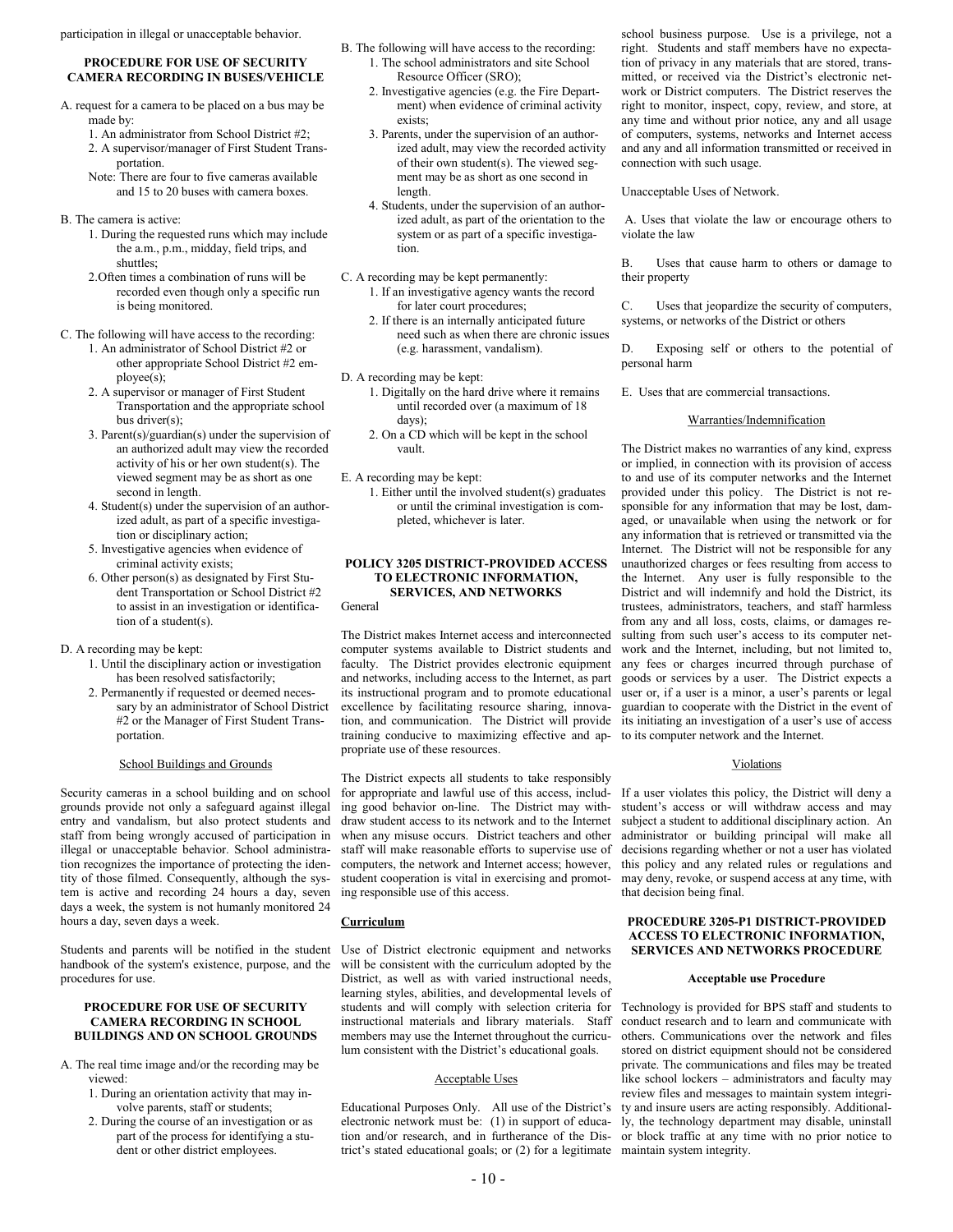Violations of the Acceptable Use Policy include, but are not limited to, the following activities:

Engaging in illegal activities

- Sending or displaying pornography, offensive messages, offensive language or other offensive media
- Use of racist, harassing, insulting or threatening communications
- Using district resources for campaigning or promotion of candidates or ballot issues

Wasting technological resources for non-educational purposes i.e. - interactive games, p2p file sharing, down-

loading games, shareware or freeware, streaming audio & video, excessive printing

Disclosing personal information outside the network

Posting of images or personal information

- Accessing and/or changing files, systems or folders without authorization
- folders or documents w/o their permission
- Using the network for buying, selling, personal profit or gain
- Sharing passwords or logging on as another user without their permission
- Transmitting viruses, Trojan horses, worms or other destructive files
- Posting to bulletin boards, web logs (blogs), chats or instant messaging (IM), unless specified under curriculum or as approved by the supervising teacher or administrator

Engaging in gambling or betting

Plagiarizing and violating copyright laws

- Using personal electronic devices unless approved by a teacher or administrator for educational purposes (i.e. – cell phones, MP3 players, PDAs, cameras)
- Attaching devices to the network without prior approval from the supervising teacher or administrator

Attaching personal equipment, such as laptops, to the district network, installing district software on it or having district personnel maintain it without permission from the Director of Technology

Transmitting anonymous communications

**Violation of the regulations is unethical and may constitute a criminal offense. Should a student commit any violation of the regulations, computer privileges may be limited or revoked, school disciplinary action may be taken and/or appropriate legal action may be pursued.**

#### **POLICY 3210 HARRASMENT, INTIMIDATION, AND BULLYING**

#### **Harassment, Intimidation, and Bullying**

The District is committed to providing a safe, productive and positive learning environment for all students at all grade levels. A safe and accepting school environment is conducive to and necessary for optimal academic achievement. Like other disruptive behaviors, bullying, harassment, intimidation, hazing and retaliation negatively impact the learning environment. Harassment, intimidation, bullying, hazing, and retaliation are behaviors that will not be tolerated at any grade level. Students and staff are strictly prohibited from taking any action that could be interpreted as bullying, intimidation, harassment, hazing, or retaliation for reporting such action.

#### **Definitions**

A. "Harassment," "intimidation" and "bullying" means any threatening, insulting, or demeaning gesture or physical conduct, including any intentional written, verbal, or electronic communication or threat directed against a student or students regardless of the underlying reason for such conduct that:

Trespassing in and/or changing other users files, reasonable fear of harm to the student or the student's 1. causes a student physical or mental harm, damages a student's property or places a student in property;

2. is sufficiently severe, pervasive or persistent as to interfere with or limit a student's ability to participate in or benefit from access to educational opportunity or benefit; and/or

3. substantially disrupts the orderly operation of the school.

B. "Hazing" means an act against a student or coercing a student into behavior that creates risk of harm to a person in order for the student to be initiated into or affiliated with a student activity, team, club or organization, or for any other purpose.

C. "Retaliation" means an act or communication intended:

1. as retribution against a person who has reported an incidence of bullying, harassment, intimidation, hazing or other prohibited discrimination; or

2. to improperly influence the reporting, investigation, or discipline that results from an incident of bullying, harassment, intimidation, hazing or other prohibited discrimination. Retaliation includes, but is not limited to, any form of intimidation, reprisal, coercion, discrimination, harassment, or social contact toward a complainant, or any complainant's or witnesses' relatives, friends, or associates. Generally speaking, retaliation is taking revenge for a perceived wrong; in this context, it could include intimidation, teasing, seeking the sympathies of students, sarcasm, or even disingenuous apologies.

D. "Persistent" may consist of repeated acts against a single student or isolated acts directed against a student or a number of different students.

E. "HIB" means harassing, intimidating, bullying, hazing and/or retaliatory conduct that is prohibited by this District policy.

F. "Electronic Communication" is defined in 45-8- 213, MCA, and includes any communication by any electronic device or other means including but not limited to text messaging, sexting, email, or use of social networking.

G. "Sexting" means sending sexually explicit messages or photographs by way of electronic communication, such as sending a text message with a sexual image.

H. "Staff Member" includes but is not limited to teachers, specialists, coaches, administrators, board members, volunteers, custodians, and any others employed or authorized by the superintendent, school board, or district.

I. "Designated Investigator" is the principal of the school, a staff member or independent investigator appointed by the superintendent, principal, or person responsible for receiving and investigating reports of bullying, harassment, or intimidation.

#### **Prohibitions**

A. No student or staff member may engage in any of the following:

1. Bullying, intimidation, harassment, or hazing of a student;

2. Retaliation against a student or staff member for reporting an incident of harassment, bullying, intimidation or hazing, or for participating as a witness in the investigation of such an incident; or

3. Coercion of another person to commit bullying, harassment, intimidation, hazing or retaliation. B. Harassment, bullying, intimidation, hazing and/or retaliation is strictly prohibited:

1. in a classroom or any other location on school premises, including without limitation property used by the school for school purposes but not owned by the school (e.g., a parking lot);

2. during any school related program, activity, or function where the school is responsible for the student, including on a school bus or other schoolrelated vehicle; or

3. through the use of electronic communication as defined in 45-8-213, regardless of when or where it occurs, that disrupts the orderly operation of the school or any school-related program, activity, or function where the school is responsible for the student.

#### **Consequences**

A. If a student or employee is found to have committed one of the above-prohibited behaviors, consequences shall follow, up to and including expulsion or termination from employment. Such action is meant not only to discipline the offending student or staff member, but also to protect the target from future aggression or retaliation. Consequences shall be implemented after reporting, investigation, and determination that a prohibited act has been committed.

B. Depending on the age of the students involved and severity of the infraction, disciplinary and remedial actions taken by administration may include and is not limited to one or more of the following:

1. Parental notification

2. Loss of privilege(s), including participating in school activities

- 3. Parent conference
- 4. Reassignment of seats
- 5. Reassignment of classes

6. Reassignment to another mode of transportation

7. Escort of the perpetrator

8. Completion of apology letter and acknowledgement of behavior

9. Referral or appointments with school counselor or other professionals

- 10. Payment for damaged property
- 11. Detention
- 12. Suspension (in-school or out-of-school)
- 13. Referral to law enforcement
- 14. Expulsion

Any student disciplined will be afforded due process in accordance with District policies.

C. Depending on the severity of the offense, disciplinary and remedial actions for school staff is subject to and commensurate with the district's personnel policies and collective bargaining agreements and may include:

- 1. Verbal warning
- 2. Written warning
- 3. Suspension with or without pay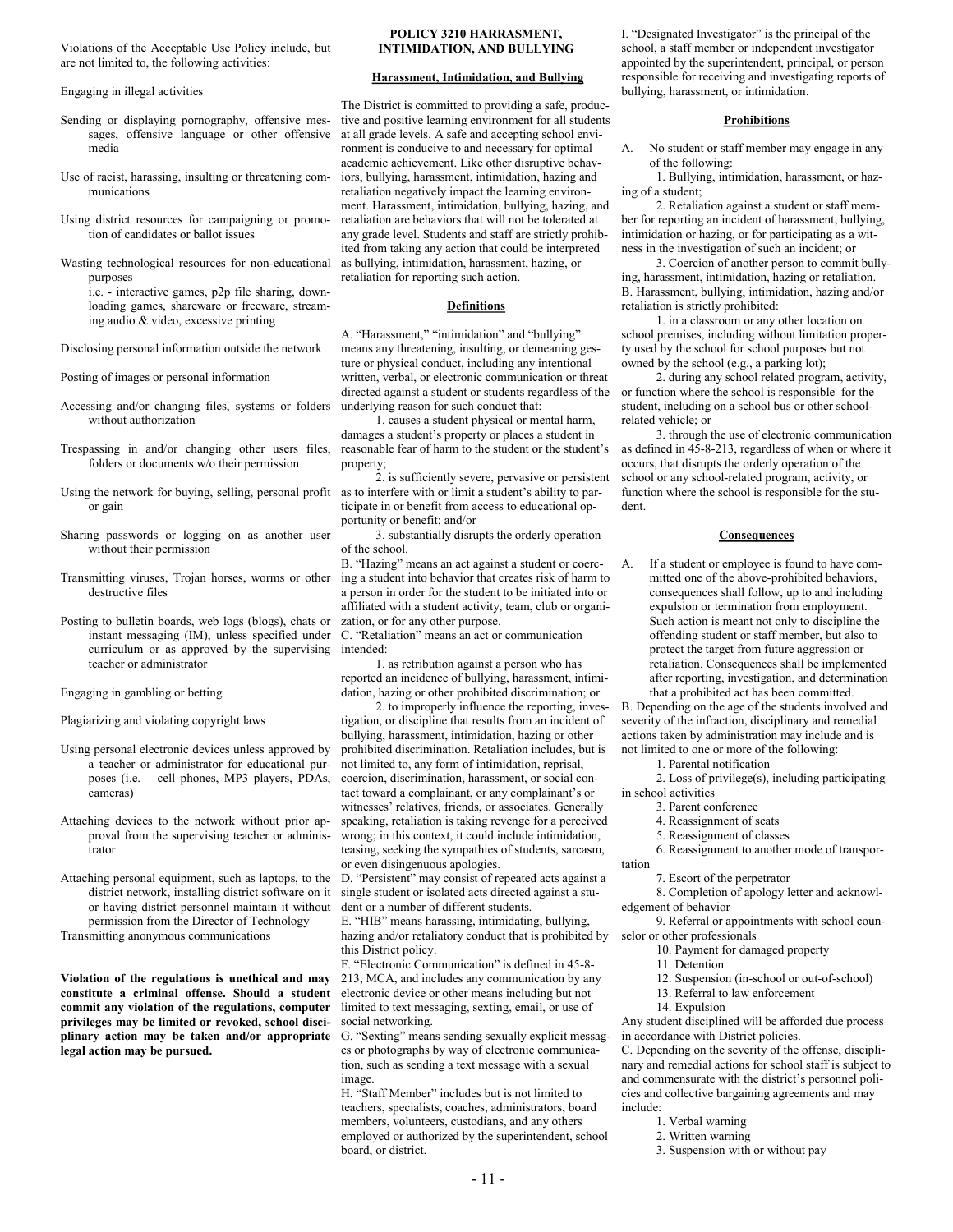- 4. Referral to law enforcement
- 5. Termination of employment

#### **Intervention**

A. All staff members shall intervene when witnessing potential HIB. If the staff member witnesses such behavior or receives a report of unresolved HIB the staff member will report the matter as provided for in this policy.<br>B. If it is deter

If it is determined that staff was aware of HIB and did nothing to intervene, the staff member will be subject to discipline or other remedial action.

#### **Reporting**

A. Students who feel they have been subjected to HIB or other students, parents, staff, or other community members who believe they have witnessed such treatment of a student may report the incident either in writing (via Incident Reporting Form) or verbally. Reports may be made to any employee. Failure to use the designated form will not cause the complaint to be dismissed so long as the written report provides sufficient detail for action by the school.

B. Any employee who becomes aware of HIB should attempt to resolve the matter immediately. When an employee is made aware of unresolved incidents they shall fill out or assist the student in filling out an Incident Reporting Form and submit it to an administrator (unless the administrator is the subject of the complaint) within two school days of the incident.

C. If the principal is the subject of the complaint, the report should be submitted to the Executive Director of Human Resources, the Executive Director of School Leadership Support, or the Superintendent. D. Anonymous reports containing adequate

detail to investigate will be investigated.

E. Incident Reporting Forms are available on the District website, included in the student handbook, and available in each school's main office.

#### **Investigatory Process**

A. All investigations should be initiated promptly, but no later than two school days after the Incident Report has been completed and filed with the school administration.

B. The designated investigator will determine whether HIB has occurred by interviewing the aggressor(s), the target(s), the reporter, and known bystanders and other witnesses. Previous incident reports involving the same students should also be taken into consideration.

C. Any interviewees should be informed that information given will be kept as confidential as possible in accordance with student due process rights, but that disclosure may be necessary.

D. The investigation should be performed and concluded within five school days of receipt of a report. Upon conclusion, if it is found that HIB has occurred parents of the target(s) and the aggressor(s) shall be notified immediately by a school administrator.

E. The school administration will determine whether another entity has jurisdiction over the incident. If instances of HIB rise to the level of a possible criminal offense, a school administrator shall immediately notify law enforcement.

F. The school administrator shall determine and implement appropriate consequences, which may include discipline and/or remedial action for the aggressor and the target. The aggressor will be informed that retaliation is strictly prohibited and will be met with similar or additional consequences.

G. The school administration shall take all necessary steps to protect the target from further HIB incidents. This can include but is not limited to changing the aggressor's seat, transportation route, or classes and identifying a staff member to act as a supervisor for the aggressor. If an escort is appropriate, the aggressor – not the target – should be escorted.

H. A school administrator will follow up with the target of any HIB to ensure that the negative behavior has stopped and not repeated.

I. A written record will be kept of each reported incident, including the written report, investigatory steps and information, conclusive findings, referral to other entities (e.g. law enforcement), and disciplinary and/or remedial action taken.

#### **Notification and Training**

A. This policy and any related procedures will be included in student handbooks for all grade levels and prominently posted on the District's webpage.

B. Reporting form(s) will be readily available to staff members, students, and parents, including online on the District's website.

C. Staff and students will be educated on the policy and procedures, including: recognizing inappropriate behaviors; using appropriate intervention and remediation; and possible consequences and discipline.

#### **POLICY 3220 EQUAL EDUCATIONAL OPPORTUNITY**

#### Equal Educational Opportunity

The District recognizes and celebrates Montana's Constitutional guarantee of equal educational opportunity to each person in this state. To that end, the District will make equal educational opportunities available for all students of the District without regard to race, color, national origin, ancestry, sex, ethnicity, language barrier, religious belief, political belief, physical or mental handicap or disability, economic or social condition, age, or actual or potential marital or parental status. This policy applies to all areas of education including academics, coursework, cocurricular and extracurricular activities, and other rights or privileges of enrollment. In addition, the District will not tolerate harassment, intimidation, bullying, or hazing as set forth in Policy 3210. If such conduct is based on or motivated by race, color, national origin, sex, age, political beliefs, religion, creed, physical or mental handicap or disability, or marital status, the District will consider such behavior as constituting discrimination in violation of state and federal law. Any student or responsible adult with questions about this policy is encouraged to address the question first to the student's building administrator. The student or responsible adult may also address questions concerning this policy to the Superintendent or to the District's nondiscrimination coordinator (Executive Director of Human Resources). Any individual may file a complaint alleging violation of this policy by following the procedure outlined in Policy 3230, Policy 1700, or the use Form 3210-F1. Pursuant to federal law, the District will notify annually all students, the responsible adult, and staff of this policy and the name and location of the designated District coordinator to receive inquiries. The annual notification will also be included in all student handbooks.

#### **POLICY 3230 NON-DISCRIMINATION AND ANTI-HARASSMENT**

#### Non-Discrimination and Anti-Harassment

The District will not tolerate harassment, intimidation, bullying, hazing, or retaliation as defined in

Policy 3210, or adverse conduct that is reasonably perceived as being motivated by any actual or perceived attribute such as race, color, ancestry, national origin, language barrier, religious beliefs, political ideas, age, sex, marital status, or disability. Such conduct by students, employees, trustees, volunteers, and third-parties (who are on school grounds or involved in school-related activities) is discriminatory and prohibited. One example of prohibited discrimination is "sexual harassment". Sexual harassment occurs whenever an individual makes unwelcome

advances, requests sexual favors, or engages in other verbal, non-verbal, or physical conduct of a sexual or sex-based nature, imposed on the basis of sex, that:

- 1. Is so severe or pervasive that it denies or limits the provision of educational, benefits, services, or treatment; or
- **2.** Has the purpose or effect of:

a. Substantially interfering with a student's educational environment;

b. Creating an intimidating, hostile, or offensive educational environment;

c. Depriving a student of educational aid, benefits, services, or treatment; or

d. Making submission to or rejection of such conduct the basis for academic decisions affecting the student or making such conduct a condition of a student's ability to participate in the student's education.

Examples of sexual harassment include, but are not limited to, touching, crude jokes or pictures, discussions of sexual experiences, teasing related to sexual characteristics, and spreading rumors related to a person's alleged sexual activities. Sexual harassment also includes sexual violence: physical sexual acts perpetrated against a person's will or where a person is incapable of giving consent due to the use of drugs or alcohol or due to mental handicap or disability.

Harassment motivated by any protected-class status is considered discrimination if it:

- 1. Is so severe or pervasive that it denies or limits the provision of educational, benefits, services, or treatment; and/or
- 2. Has the purpose or effect of:
- a. Substantially interfering with a student's educational environment;

b. Creating an intimidating, hostile, or offensive educational environment;

c. Depriving a student of educational aid, benefits, services, or treatment; or

d. Making submission to or rejection of such conduct the basis for academic decisions affecting the student or making such conduct a condition of a student's ability to participate in the student's education.

#### **Designation of "Title IX (Non-discrimination) Coordinators**"

The District has designated employees in each school to serve as a "Title IX Coordinator", also known as "Non-discrimination Coordinator", who is trained to understand and apply the procedures and policies for addressing sexual harassment, sexual violence, and discrimination. In addition, the Executive Director of Human Resources in Lincoln Center also serves in this role. These coordinators are not limited to addressing gender-based discrimination but can address all issues pertaining to harassment, intimidation, bullying, hazing, discrimination, and retaliation.

#### **Procedure for Reporting Harassment, Discrimination, or Retaliation:**

Students who believe they are being or have been subjected to protected class-based harassment, discrimination, or retaliation or who have witnessed such conduct may report the conduct either:

1. On Form 3210-F1;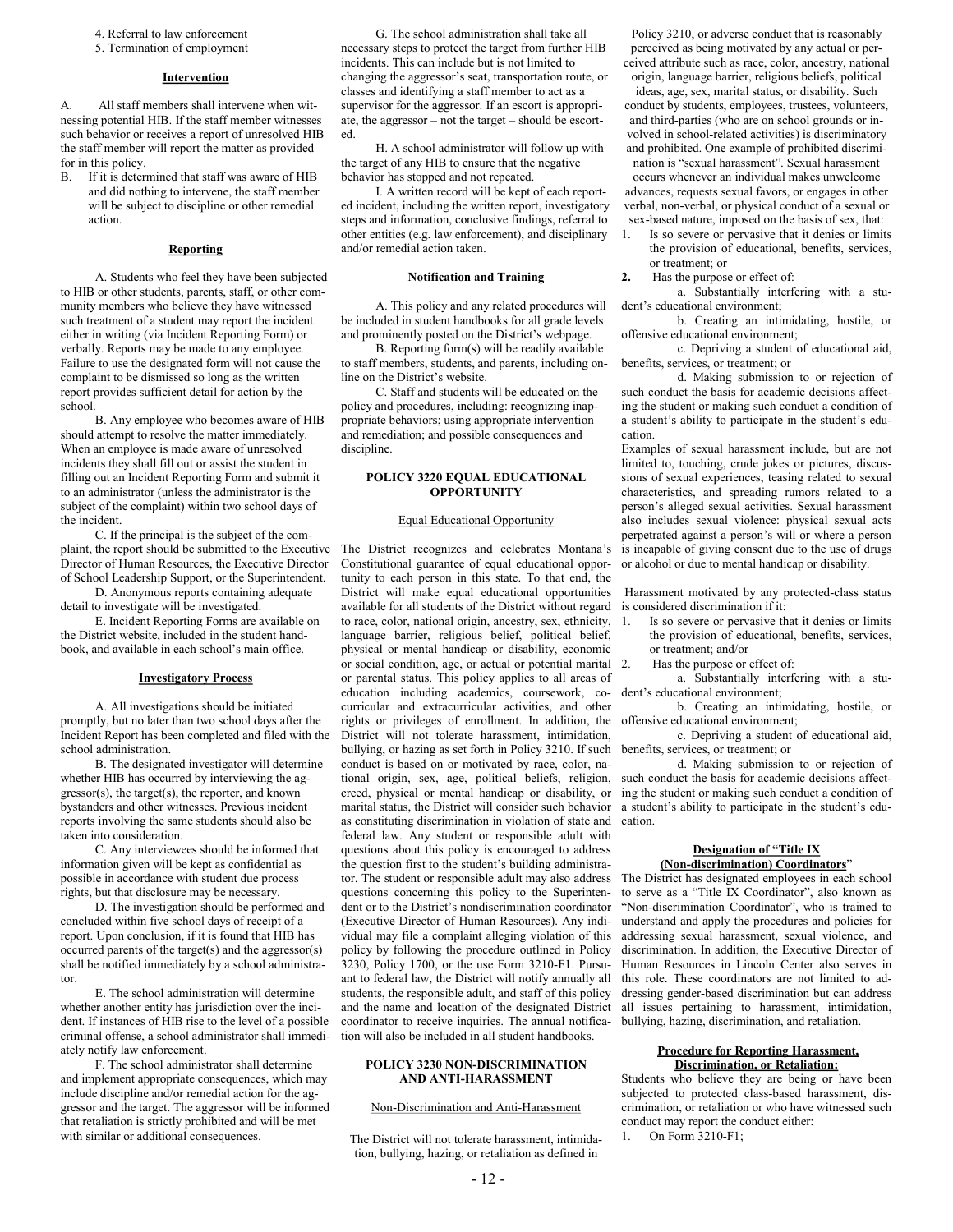- **2.** In accordance with the Uniform Complaint Procedure, Policy 1700;
- **3.** Verbally to an administrator, teacher, counselor, or Title IX coordinator;
- **4.** In accordance with Title IX, IDEA, Section 504, or ADA grievance procedures; or

**5.** Verbally to any employee.

Any adult school employee, adult volunteer, district contractor, or agent who witnesses, overhears, or receives a report, formal or informal, written or oral, of harassment, intimidation, or bullying, hazing, discrimination, or retaliation shall report it in accordance with this policy and/or any procedures developed under this policy.

#### **Employee Responsibilities**

Each administrator is responsible for maintaining an educational environment free from discrimination. The administrators shall take appropriate actions to ensure the School District's equal opportunity and non-discrimination policies and procedures are enforced. These actions include, at a minimum:

- 1. Providing notification of the District's grievance or reporting procedures in the student and staff handbooks (See incident reporting form, Policy  $3210$
- **2.** Providing notification of the rights and responsibilities of students and staff regarding harassment, intimidation, bullying, hazing, discrimination, and retaliation;
- **3.** Providing new employees of the District a copy **I.** of these policies;
- **4.** Taking prompt action to report and investigate complaints of harassment, intimidation, bullying, discrimination, and retaliation; and

5. Instructing employees and students regarding the procedures for reporting harassment, intimidation, bullying, discrimination, and retaliation.

All school employees shall intervene when A. witnessing behavior which could be considered bullying, harassment, intimidation, hazing, discrimination, or retaliation. If the employee witnesses such behavior or receives a report of such behavior, the employee shall report the behavior to an administrator or Title IX coordinator and/or on Form 3210-F1. If it is determined that an employee was aware of bullying, intimidation, harassment, discrimination, or retaliation and did nothing to intervene or report, the employee will be subject to discipline.

#### **Investigation Process**

- A. All investigations should be initiated promptly, but no later than two (2) school days after the 1. Incident Report has been completed and filed 2. with the school administration.
- B. The designated investigator will determine 3. whether bullying, harassment, intimidation or 4. hazing, discrimination, or retaliation has oc- 5. curred by interviewing the aggressor(s), the  $6$ . target(s), the reporter, and known bystanders and other witnesses. Previous incident reports 7. involving the same individuals should also be 8. taken into consideration.
- C. Any interviewees should be informed that information given will be kept as confidential as possible in accordance with student due process 10. rights, but that disclosure may be necessary and required in proceedings flowing from the incident.
- D. The investigation should be performed and 14. concluded within five (5) school days of initiation of the investigation. Upon conclusion, if it hazing, or retaliation has occurred, the responsible adult of the target $(s)$  and the aggressor $(s)$ shall be notified immediately by a school administrator.
- E. The school administration will determine 2. whether another entity has jurisdiction over the 3.

incident. If instances of bullying, harassment, 4. intimidation, hazing, discrimination, or retaliation rise to the level of a possible criminal ofnotify the police.

- F. The school principal, in conjunction with the counselor or other appropriate staff, shall determine and implement appropriate consequences, which may include discipline and/or remedial action for the aggressor and the target. The strictly prohibited and will be met with additional consequences.
- **G.** The school administration shall take all necessary steps to protect the target from further bullying, harassment, intimidation, hazing, discrimination, and retaliation incidents. This can include but is not limited to changing the aggressor's seat, transportation route, or classes and identifying a staff member to act as a supervisor for the aggressor. If an escort is appropriate, the aggressor – not the target – shall be escorted. However, the School District may provide an escort for the targeted student, if requested by that student.
- The principal or other designated school administrator will follow up with the target of any bullying, harassment, intimidation, hazing, discrimination, or retaliation to ensure that the **B**. negative behavior has stopped.
	- **I.** A written record will be kept of each reported incident, including the written report, investigatory steps and information, conclusions and C. findings, referral to other entities (e.g. law enforcement), and disciplinary and/or remedial action taken.

#### **Consequences for Discrimination**

If a student or staff member is found to have committed one of the above-prohibited behaviors, consequences may follow, up to and including expulsion or termination from employment. Such action is meant not only to discipline the offending student or staff member, but also to protect the target from future aggression or retaliation. Consequences may be implemented after reporting, investigation, and determination that a prohibited act has been committed.

- **B.** Depending on the age of the students involved and severity of the infraction, disciplinary and remedial actions for student perpetrators may include:
	- Notification given to the responsible adult;
	- **2.** Loss of privilege(s), including participation in school activities;
	- **3.** Conference with the responsible adult; **4.** Reassignment of seats;
	-
	- **5.** Reassignment of classes;
	- **6.** Reassignment to another mode of transportation;
	- **7.** Escort of the perpetrator;
	- **8.** Completion of apology letter and acknowledgement of behavior;
	- **9.** Referral or appointments with school counselor or other professionals;
- 10. Payment for damaged property;<br>11. Detention;
- Detention:
- **12.** Suspension (in-school or out-of-school);
- **13.** Referral to law enforcement; and
- Expulsion.
- Any student disciplined will be afforded due process in accordance with District policies.

is found that bullying, harassment, intimidation, C. Depending on the severity of the offense, disciplinary and remedial actions for school staff is subject to and commensurate with the district's personnel policies and may include:

- Verbal warning;
- **2.** Written warning;
- **3.** Training, at the employee's expense;
- **5.** Referral to law enforcement; and<br>**6.** Termination of employment
	- **6.** Termination of employment.

fense, a school administrator shall immediately D. The District may also provide additional training to students and staff following a report and investigation. The District may also provide information and resources to the victim of available academic, counseling, medical, and other services.

#### **Retaliation, Reprisal, and Fabrication**

aggressor will be informed that retaliation is The District prohibits retaliation and reprisal against any person who reports an act of harassment, intimidation, bullying, hazing or discrimination or who participates as a witness in an investigation or disciplinary hearing arising out of such reports. Students or employees who retaliate will be disciplined, with the possible consequences including expulsion or termination. Individuals who intentionally fabricate allegations of harassment, intimidation, bullying, hazing, or discrimination shall be subject to disciplinary action, up to and including expulsion or termination.

#### **Notification and Training**

- The District policy, procedures and rules will be included in student handbooks for all grade levels and prominently posted on the District's webpage.
- **B.** Reporting form(s) will be readily available to staff members, students, and the responsible adult, including on-line on the District's website.
- Staff and students will be educated on the policy, procedures, and rules, including: recognizing inappropriate behaviors; using appropriate intervention and remediation; and possible consequences and discipline.

#### **POLICY 3235 STUDENT DRUG AND CHEMICAL USE AND ABUSE** *(Please see complete policy on Billings Public Schools website and refer to Athletic Code of Conduct)*

#### **POLICY 3240 TOBACCO FREE SCHOOLS**

#### Tobacco Free Schools

As it is a medical fact that the use of tobacco and related substances is a major health hazard, the Board of Trustees of School District No. 2 hereby institutes a "tobacco free" policy in all schools, school functions, and school activities. Use of tobacco by minors is also against the law. It is the belief of the Board that staff modeling is critical to the educational process and that this policy supports our instructional expectations and curriculum. Since it is also a medical fact that passive smoke consumption can be as life -threatening as active smoke consumption, the Board of Trustees hereby directs that all buildings utilized by School District No. 2 shall be "tobacco free," in order to insure that all students, staff, and public alike within school buildings shall be free and protected from passive smoke exposure. Students who use

tobacco on school premises, at school functions, or during school activities are subject to discipline.

#### **POLICY 3250 GUN FREE SCHOOLS**

#### Gun-Free Schools

In accordance with the provisions of the Gun-Free Schools Act, 20 USC 3351, any student who brings a firearm onto school premises or at a school-related function or activity, except as provided below, shall be suspended or expelled for a period of not less than one calendar year unless modified by the Superintendent on the basis of facts determined through the hearing process, as set forth in the District discipline policies below. In accordance with the provisions of the Gun-Free School Zones Act, 18 USC 922(q),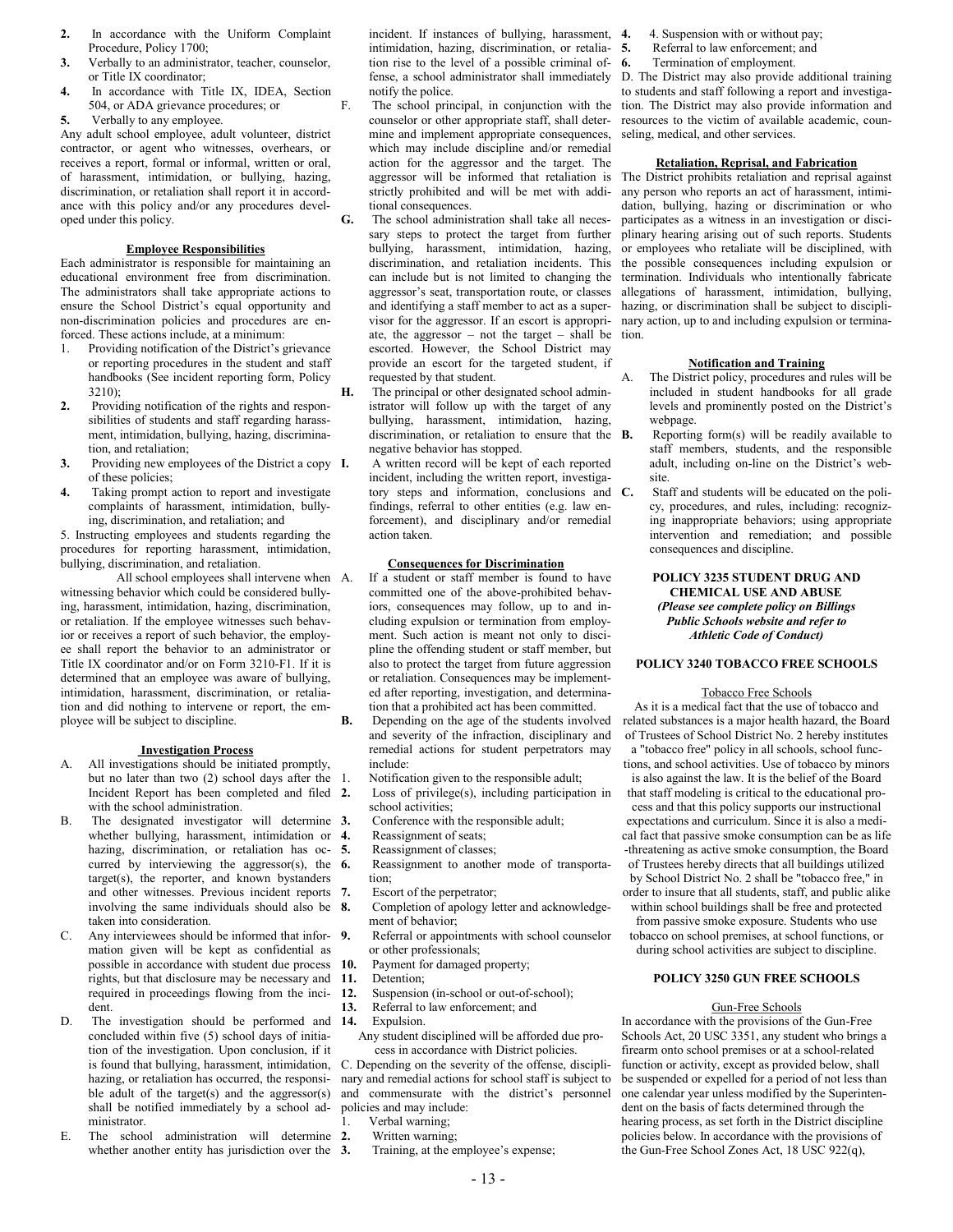students and other authorized persons may bring unloaded firearms onto school property for use in instructional activities that have prior written permission of the District Superintendent. At the conclusion of the activity, the firearms must be immediately removed from school property. No student shall possess any firearm, without authorization, on school premises, on the way to and from school or school activities, or during intermission or recess, or any school function or activity. Violation of this provision shall result in discipline up to and including expulsion. All students charged with violation of this procedure shall have the right to a hearing. The term "firearm" shall be defined as provided in 18 USC 921. This term shall include any weapon which is designed, or may be readily converted, to expel a projectile by the action of an explosive, the frame or receiver of any such weapon, a muffler or silencer for such a weapon, or any explosive, incendiary or poison gas, or which can reasonably be considered, or looks like, a firearm. The Superintendent shall develop a process to notify the criminal justice or juvenile delinquency system of any student who brings a firearm to school. The District will refer to law enforcement for immediate prosecution any person who possesses, carries, or stores a weapon in a school building or on school premises. In addition, the District will refer for possible prosecution a responsible adult of any minor violating this policy on grounds of allowing a minor to possess, carry, or store a weapon in a school. The District shall keep a record of all students disciplined under this policy and the circumstances surrounding their discipline, including the number of students expelled and the types of weapons involved. This information shall be provided to local law enforcement authorities and other governmental agencies as required by law. This policy in no instance applies to law enforcement officers and other officials provided for in law. The Superintendent may grant persons and entities advance permission to possess, carry, or store a weapon in a school building

#### **POLICY 3255 BOMB THREATS AND THREATS OF HAZARDOUS SUBSTANCES**

Bomb Threats and Threats of Hazardous Substances The Board will expel any student who makes a bomb threat, even if only a hoax or intended to be a hoax, for a definite period of time of at least one (1) calendar year. However, the Superintendent may modify the requirement for expulsion of a student on a caseby case basis. The Board will expel any student who makes a threat of a hazardous substance, even if only a hoax or intended to be a hoax, for a definite period of time of at least one (1) calendar year. However, the Superintendent may modify the requirement for expulsion of a student on a case by-case basis.

#### **POLICY 3300 STUDENT DISCIPLINE: CONSEQUENCES FOR VIOLATIONS OF STUDENT CODE OF CONDUCT**

The Board grants authority to a teacher or principal to hold a student to strict accountability for conduct: 1. In school;

- **2.** On, or within sight of, school grounds before, during, or after school hours;
- **3.** At a school function or activity;
- **4.** On the way to or from school, school functions or activities;
- **5.** During intermission or recess;
- **6.** Out of school conduct as defined below; or
- **7.** At school functions and activities.

The Board grants authority to a building administrator to impose on students under their charge any disciplinary measure, other than expulsion or corporal punishment, that is appropriate and in accordance with policies, procedures, rules, and handbooks on student discipline. The Board authorizes

teachers/adult supervisors of students to implement their classroom disciplinary interventions or remove students from classrooms with a referral to the building administrator for disruptive behavior. Out-of-school conduct which is recognized to be within the jurisdiction of the school includes acts which:

- 1. Tend to demoralize other students in the school;
- **2.** Are detrimental to the overall good order and best interests of the school;
- **3.** Produce a negative effect on the discipline, function, or general welfare of the school;
- **4.** Adversely impact the physical or emotional safety and/or the care for and wellbeing of the school's students, staff, or property; or
- **5.** Anywhere conduct may reasonably be considered to be a threat or an attempted intimidation of a student or staff member or an interference with school purposes or any educational function.

#### **Disciplinary Measures**

This District may assign consequences to any student for disobedience or misconduct. For the purpose of this Policy, "disobedience or misconduct" means a student's failure to obey or a student's improper behavior, including without limitation violation of school policies, procedures, rules and handbooks, laws and regulations, applicable to schools, and any behavior damaging to the school environment. Disciplinary measures include, but are not limited to:

- 1. Expulsion;
- **2.** Suspension;
- **3.** Detention, including Saturdays;
- **4.** School community service;
- **5.** Loss of student privileges;
- **6.** Loss of bus privileges;
- **7.** Notification to juvenile authorities and/or police; and
- **8.** Restitution for damages to school property.

No District employee or person engaged by the District may inflict or cause to be inflicted corporal punishment on a student. Corporal punishment does not include reasonable force that District personnel are permitted to use as needed to maintain safety for other students, school personnel, or other persons, or for the purpose of self-defense, or as otherwise allowed by law.

#### **POLICY 3350 STUDENT DISCIPLINE: DUE PROCESS**

The District will maintain a system of legally-sound procedures for administering student discipline so that due process of law is provided. The type of procedural protections given will depend upon the severity of the infractions(s) and the severity of the penalty being sought.

#### **PROCEDURE 3350-P1 DETENTION**

For minor infractions of school rules or regulations, or for minor misconduct, staff may detain students after school hours for not more than 60 minutes on one or more days. Students may be required to attend Saturday detention for up to four hours. Preceding the assessment of such consequences, the staff member shall inform the student of the nature of the offense charged and/or the specific conduct which allegedly constitutes the violation. The student shall be afforded

an opportunity to explain or justify the student's actions to the staff members. After-school detention shall not begin until the responsible adult has been notified (except in the case of the adult student) for

the purpose of informing the responsible adult to make arrangements for the necessary transportation of the student when the student has been detained after school hours for corrective action or punishment.

Students detained for corrective action or punishment shall be under the direct supervision of the staff member or another member of the professional staff.

#### **PROCEDURE 3350-P2 SUSPENSION AND EXPULSION**

The District recognizes and honors students' constitutional right to educational opportunity. However, as provided for in Montana law, the District will exercise its right to suspend or expel a student when necessary. The District expects all students to know and follow the District's policies, procedures, rules, and handbooks. The District considers a student's failure or refusal to comply with District policies, procedures, rules, and handbooks cause for discipline, including suspension or expulsion. Students with disabilities will be suspended or expelled pursuant to the provisions of the Individuals with Disabilities Education Act (IDEA), Section 504, and corresponding Montana law. See Policies 3360 P-3 and P-4.

#### A. Definitions and Rudimentary Procedures

1. Suspension "Suspension" means the exclusion of a student from attending individual classes, school, school functions or activities and participating in school activities for an initial period not to exceed ten (10) consecutive school days per incident. Following an alleged infraction, a school administrator shall give the student oral or written notice of the alleged misconduct. If the student denies the allegations, the administrator shall explain the evidence of the misconduct to the student. The student shall then be given an opportunity to present the student's position.

The administrator shall make every reasonable attempt to contact the responsible adult as soon as possible, by phone, email, or letter. If requested by the responsible adult, a meeting with the responsible adult shall be scheduled at the earliest convenience. K -8 students will not be sent home during the school day, but may be suspended effective at the end of the school day unless a responsible adult has been notified and will transport the student to home or other safe place. The student may not participate in school sponsored activities during the term of suspension or alternative placement.

An administrator may hold an informal hearing with the student and responsible adult on or before day ten (10) to determine if the student's immediate return to school would be detrimental to the health, welfare, or safety of others or would be disruptive of the educational process. A student may be suspended for an additional period of time not to exceed a total suspension of twenty (20) consecutive school days. Only an administrator may order the suspension of a student.

2. Expulsion "Expulsion" is any removal of a student for more than twenty (20) school days without the provision of educational services. Only the Board of Trustees may expel a student.

#### B. Due Process Hearing

There are two (2) distinct situations that may lead to a due process hearing:

- 1. A series of problems with documented efforts by the school to solve these problems; and
- **2.** A situation where there is a single severe violation of the policies, procedures, rules, or handbooks.

The hearing can result in four (4) possible actions being taken by the hearing officer:

- Reinstatement of the student at the conclusion of the current disciplinary action;
- **2.** A suspension, not to exceed twenty (20) days,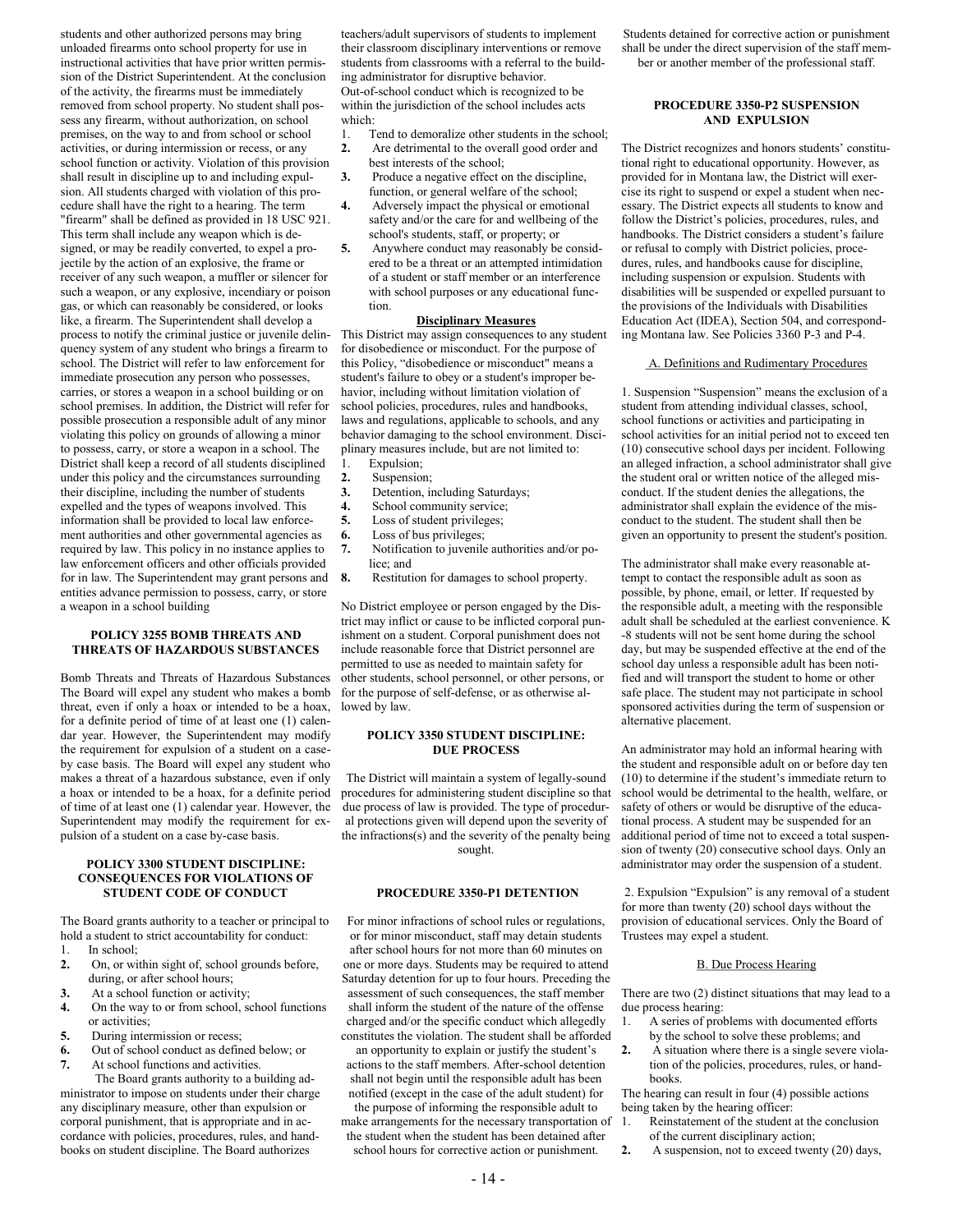from date of initial suspension;

- **3.** Alternative placement, which could extend up to one school year. If the violation occurs in the second semester of the school year, the disciplinary action may extend through the first semester of the following school year; and
- **4.** A recommendation of the hearing officer, through the Superintendent, to the Board of Trustees, that the student be expelled from the Billings Public Schools.

Correspondence and the record of the due process hearing and outcome will become a part of the student's permanent record as provided by law.

#### **Building Administrator:**

If a due process hearing is warranted, the administrator who made the decision to hold a due process hearing will send a notice to the responsible adult (hand-delivered or certified return mail) or if the student is over age 18, by hand-delivery. This notice must be postmarked or hand-delivered with receipt, not later than two (2) school days following the day the administrative decision to pursue due process hearing was made. This notice shall contain:

- 1. Name of hearing officer (different person from the one deciding to invoke process, and only licensed administrators contracted by the District may act as hearing officers);
- **2.** A description of possible disciplinary action; **3.** A description of the alleged misconduct and
- standards of student conduct allegedly violated; **4.** Notice that all educational records will be re-
- viewed; **5.** A statement of time and place of the hearing, with not less than two  $(2)$  days between notice and the actual hearing to permit preparation of defense;
- **6.** A statement of procedural rights accorded the student including the right to be represented by an attorney, the right to question witnesses, and the right to present witnesses and evidence, the right to an impartial hearing officer, the right to have a personal copy of the official record at the student's own expense, and the right to reasonable access to the student's records and relevant non-privileged evidence which may be used at the hearing. However, in the event of sexual abuse or severe harassment, the District may protect the victim and limit any right to face-toface cross-examination;
- **7.** The student or responsible adult must give written notice to the building administrator at least 48 hours before the date of the hearing if the student will have an attorney present;
- **8.** The administrator must contact the appropriate executive director or Superintendent to request legal counsel if the student is represented by an attorney; the building administrator must also notify the hearing officer that attorneys will be present. If the hearing officer requests legal counsel, one will be secured through the appropriate executive director or the Superintendent;
- **9.** A statement that nonappearance of the student or the student's representative shall entitle the hearing officer to conduct the hearing in the student's absence;
- **10.** A copy of this Policy and any related policies, procedures, rules, and handbooks; and
- **11.** A statement that any reasonable accommodations, such as an interpreter, will be provided as requested;
- **12.** The hearing may be waived and the proposed disciplinary action imposed if the student and responsible adult furnish the hearing officer a signed statement to that effect;
- **13.** A statement that the hearing shall be recorded. **14.** The hearing shall be closed to the public unless the student requests in writing an open hearing

prior to its commencement.

The hearing shall be scheduled within five (5) school days after the hearing notice has been sent. If the student requests a postponement of the hearing the student is to remain out of school pending a decision by the hearing officer. The postponement may be granted only if the student and the student's representative agree that the student shall remain out of school pending a decision by the hearing officer, waiving the statutory and constitutional right of reinstatement after twenty (20) days. The student has a right to an impartial hearing officer. Upon written objection of the student made at least two (2) days before the hearing, stating the reason for the objection, another hearing officer may be designated. If the first assigned hearing officer conducts the hearing, that officer must address the objection and make a finding of impartiality. The student has the right to question all witnesses and challenge all evidence (except the victim of sexual abuse or severe sexual harassment). The student may submit evidence, present witnesses and testify in the student's own defense. Freedom from self-incrimination is not applicable in school disciplinary proceedings. While a student will not be compelled to testify, the refusal to do so may be used to support a finding that the student did engage in the charged conduct.

#### **Hearing Officer:**

The hearing officer is not required to conform to the formal rules of evidence. The student is presumed innocent until evidence proves otherwise. The hearing officer has two (2) school days to make the findings and decision. The student's initial disciplinary action will remain in effect until notified by the hearing officer of the due process decision. The student and responsible adult shall be notified of the result of the hearing in writing, by hand-delivery, or by certified return mail, posted within two (2)

school days after the hearing. The letter from the hearing officer must:

- 1. Be on district or school letterhead;
- **2.** Indicate date of hearing;
- **3.** Name the student;
- **4.** Explain behavior that made due process hearing necessary;
- **5.** State the beginning and ending date of disciplinary action, if any, and restrictions on student's presence on school premises and at school activities;
- **6.** Identify an alternative placement;<br>**7.** Inform as to appeal procedure; and
- **7.** Inform as to appeal procedure; and
- **8.** Be signed by the hearing officer.

#### **Superintendent Review:**

The Superintendent or the Superintendent's designee shall review the Hearing Officer's final report. If the Superintendent is satisfied that Board Policy, including the right to substantive and procedural due process, was followed by the building administrator and Hearing Officer, then the Superintendent shall affirm the Hearing Officer's report. If the Superintendent is not satisfied that Board Policy was followed, then the Superintendent shall remand the matter to the building administrator and/or hearing officer for further action. The Superintendent shall give written notice to the building administrator, hearing officer, student, and responsible adult within five (5) school days of receipt of the hearing officers' final report, unless the student has sent the Superintendent a written appeal, in which case the time to review is extended an additional two (2) days.

#### **Appeal:**

The student or responsible adult may appeal the issue of whether substantive and procedural due process was provided by writing to the Superintendent within three (3) days of receipt of the hearing officer's decision. The Superintendent may designate a review by

an impartial individual for a recommendation concerning the appeal.

#### C. Board Hearing

If the hearing officer believes, after a due process hearing, that the Board should consider an expulsion, the hearing officer shall forward the record of the hearing, along with a written recommendation of expulsion, to the Superintendent. The hearing officer's recommendation shall contain the following:

- 
- 1. Date due process hearing occurred;<br>**2.** Reasons for expulsion recommend **2.** Reasons for expulsion recommendation; and
- **3.** Hearing officer's signature.

#### **Superintendent:**

The Superintendent shall provide the record from the due process hearing and the recommendation for expulsion to the Board if the Superintendent concurs in the recommendation. The record and recommendation provided to the Board shall include:

- All documents, including exhibits, statements, notices, letters, and other written communications between the School District and the student, concerning the alleged misconduct and the hearing;
- **2.** A detailed description of the due process hearing including date, location, persons present and role of each person present;
- **3.** A reasonably detailed summary of the testimony and evidence of the hearing by the hearing officer;
- **4.** A reasonably detailed statement of the hearing officer's assessment of the evidence and testimony;
- **5.** A proposed statement of the facts, including all facts necessary to determine that expulsion is proper; and
- **6.** A statement of why the hearing officer believes the conduct may warrant expulsion, and the date and location of the hearing.

The Superintendent shall send notice of the expulsion hearing to the student and responsible adult at least five (5) school days before the date scheduled for the hearing. In addition to that date, the notice of the hearing shall include:

- 1. A definition of expulsion;
- **2.** The date, time and place of the hearing;
- **3.** Information describing the process to be used to conduct the hearing;
- **4.** Notice that the student or responsible adult must give notice at least two (2) school days before the hearing that they will have an attorney present at the hearing;
- **5.** Information that the student, or the student's responsible adult or attorney may make arrangements with the Superintendent to review the due process hearing record; and
- **6.** The Board's decision to conduct the hearing in closed session unless the responsible adult or emancipated student waives the right to hold the hearing in executive session. Such waiver requests must be made to the School Board, in writing, at least two (2) school days before the hearing. The Board's decision as to whether to hold the hearing in executive session will be made in accordance with state law.

An expulsion hearing may be rescheduled by the student or responsible adult by submitting a written request showing good cause to the Superintendent or the Superintendent's designee at least two (2) school days prior to the date of the hearing as originally scheduled. A student's request to reschedule constitutes a waiver of any statutory or constitutional right to be reinstated within twenty (20) days of the first day of suspension. The Superintendent or the Superintendent's designee shall determine if the request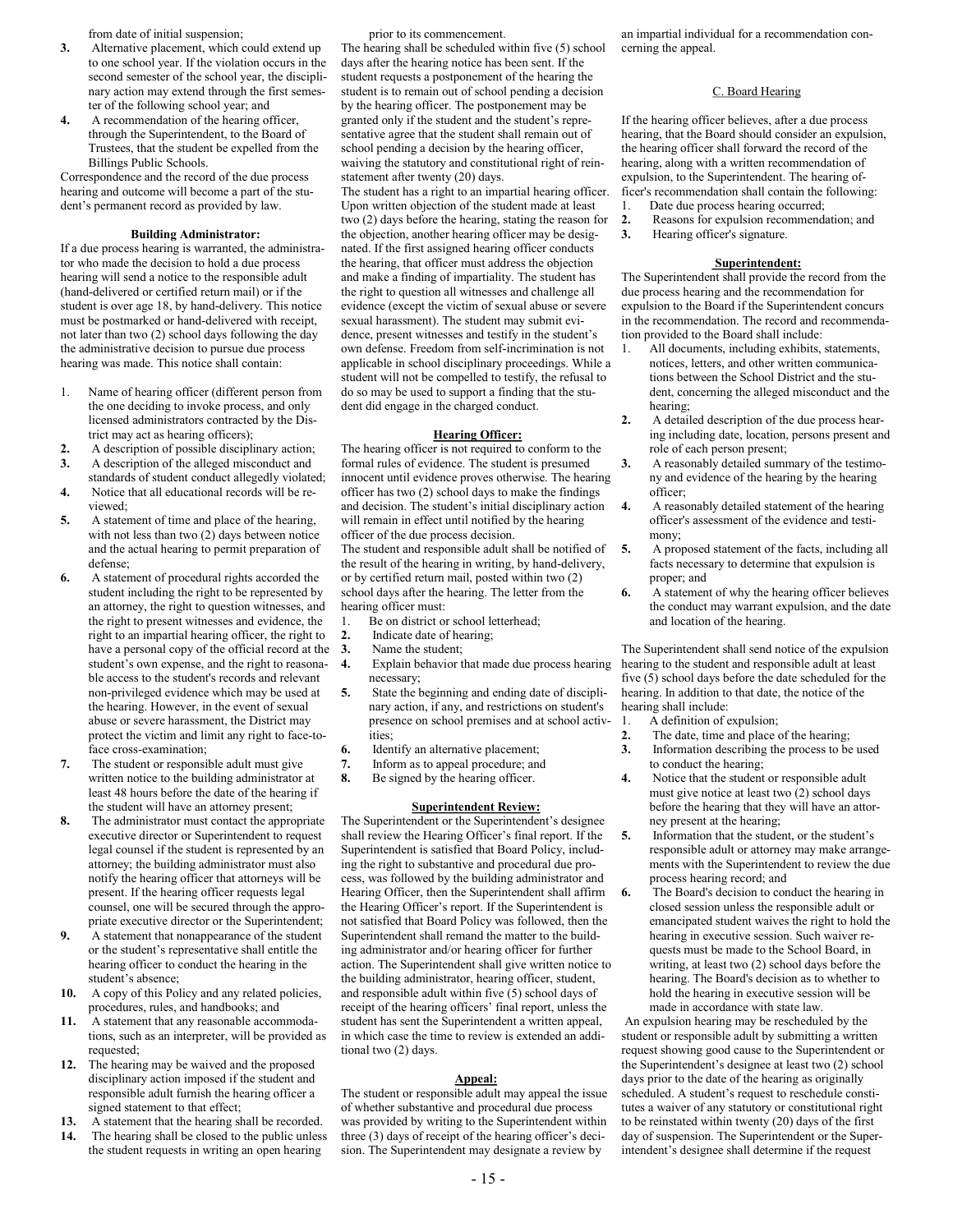shows good cause.

#### **Board of Trustees:**

The Board shall consider expulsion in a de novo hearing. The expulsion hearing is not an appeal of the due process hearing officer's decision, and the Board's determination on the question of expulsion shall not affect any disciplinary action already imposed. The de novo board hearing on expulsion should be scheduled so that it may be resolved within twenty days of initial suspension, unless the student or responsible adult has waived that deadline. The expulsion hearing will be conducted by the Board in accordance with Montana law. Formal rules of evidence are not binding upon the Board's conduct of the hearing. Before the expulsion hearing the student will be entitled to:

- 1. Access to any and all evidence which may be presented, as well as access to the student's own records; and
- **2.** Representation by the responsible adult, or someone else designated in writing by the responsible adult.

During the expulsion hearing, the student shall be entitled to:

- 1. The opportunity to comment on any evidence discovered after the due process hearing;
- **2.** Not be compelled to testify, although the refusal to do so may be used to support a finding that the student did engage in the charged conduct;
- **3.** The opportunity to comment on any alleged violation of due process;
- **4.** Representation by the responsible adult, or someone else designated in writing by the responsible adult.
- **5.** The opportunity to present evidence or testimony of any witness on the student's behalf.
- **6.** The opportunity to cross-examine witnesses, except the victim of sexual abuse or severe sexual harassment.

At the expulsion hearing, the record of the due process hearing shall be entered into evidence. The Board will announce its decision and shall cause notice of the decision to be sent by certified mail (return receipt requested) or by hand-delivery with receipt, to the student and responsible adult. After the lapse of one year, the student so expelled may apply for reentry to the school by making written application to the Board through the Superintendent. The application for readmission shall contain facts and evidence indicating resolution of the problem that caused the expulsion. Any supporting statements from persons other than the responsible adult or student should be included with the application. The Board shall consider each application individually and make an independent determination of whether or not the request will be granted. The Board may order a hearing to be held on any application for readmission to school. The hearing shall follow procedures the same as those of the expulsion hearing, except the student shall have the burden of establishing the resolution of the student's particular difficulties. Readmission may occur only at the beginning of a grading period.

#### **POLICY 3416 ADMINISTERING MEDICINES TO STUDENTS**

It is most desirable for medication to be administered at home. However, when a student is required to take medication during the regular school day, the following applies:

- 1. The initial dose of medication must be administered at home in order to avoid adverse reactions from occurring at school.
- 2. School personnel reserve the right to review and deny all requests for medication being taken during school hours.

 3. With written permission from parent or guardian, a student may self-administer medications in accordance with district procedure. Prescription drugs require current written instructions from a medical practitioner.

4. If a student is not able to self-administer medication, medication will be administered pursuant to the written authorization of a physician or dentist order as well as written permission from parent or guardian, in accordance with district procedure. A nurse will

administer medication to those students.

#### **Administration of Glucagon**

If a parent requests and the Superintendent approves, a school employee may volunteer to administer glucagon pursuant to Section 20-5-412, MCA, and pursuant to procedures developed by the Superintendent.

#### **PROCEDURE 3416- P1 ADMINISTERING MEDICINES TO STUDENTS**

#### Procedures for Self-Administration and Administration of Medications

- 1. For all students, the initial dose must be administered at home to avoid adverse reactions from occurring at school.
- 2. School personnel reserve the right to review and deny requests for medication being taken during school hours.
- 3. All medication (except those approved for keeping by students) must be stored in designated area that is to remain locked when not in use.

#### Self-Administered Medications: Elementary Students

- 1. School personnel may not accept or supervise the taking of medication unless it is accompanied by a "Consent for Student Self-Administration of Medication" form, signed by the parent/legal guardian.
- 2. Students taking medication (over the counter or prescribed by physician) must present the medication in its original container to the principal or designee.
- 3. The student will self-administer the medication with supervision. *Some assistance may be given to the student with verbal suggestions, prompting, reminding, gesturing, opening the lid, guiding the hand, removing the medication from the container, and holding fluids to assist in swallowing of oral medications.*
- 4. Students must take all medication in the presence of designated school personnel. (Exception: with consent form and original container, student may carry inhaler or epipen with them).
- 5. School staff is responsible for informing the nurse in writing of any parent requesting a child to take medication at school.

#### Self-Administered Medications: Middle School Students

- 1. Middle school students will follow elementary procedures when taking prescription medication.
- 2. Middle school students may keep in their possession a small quantity of nonprescription medication in original container and selfadminister in accordance with parent instruction.

#### Self-Administered Medications: High School Students

High school students are responsible for taking their own medication. High school students are allowed to isolate the student immediately from other children to

carry only a small amount of necessary medication in properly labeled containers.

#### Procedures for Students with Special Needs

Special considerations must be given to any student who is unable to take medication on their own.

Since each child's needs vary greatly, an appropriate procedure for the dispensing of medication at school will be developed.

The nurse will be responsible for administering medication or delegating the administration of medications.

Some special needs students may be able to assume responsibility for taking their own medications with supervision by following the procedures outlined in Self-Administration of Medication for Elementary Students.

Some special needs students may require the nurse to administer medications.

- 1. The school must be provided with signed written permission from the parent/ guardian of the student requesting the nurse assist the student in taking the medication prescribed by the physician.
- 2. The medication must be in the original container, labeled accordingly (child's name, name of medication, dosage, route, time of day to be taken, duration of time to be taken, and physician name).
- 3. A signed physician order is required for all medication to be administered. This order must be current (renewed at the beginning of the school year and for any change in medication orders).
- 4. All medication must be stored in designated area that is to remain locked when not in use.
- 5. The nurse will complete the medication recording form to be retained as part of the health file.

The nurse will make certain of the child's identity before administering medication.

#### **POLICY 3431 EMERGENCY TREATMENT**

The Board recognizes that schools are responsible for providing first aid or emergency treatment to a student in case of sudden illness or injury; however, further medical attention is the responsibility of a parent or guardian.

The District requires that every parent or guardian provide a telephone number where a parent or designee of a parent may be reached in case of an emergency.

When a student is injured, staff will provide immediate care and attention until relieved by a superior, a nurse, or a doctor. The District will employ its normal procedures to address medical emergencies without regard to the existence of medical directives to health care professionals as such directives do not govern school-based personnel. A principal or designated staff member will call a parent or parental designee immediately so that the parent may arrange for care or treatment of an injured student.

When a student develops symptoms of illness while at school, a responsible school official will do the following: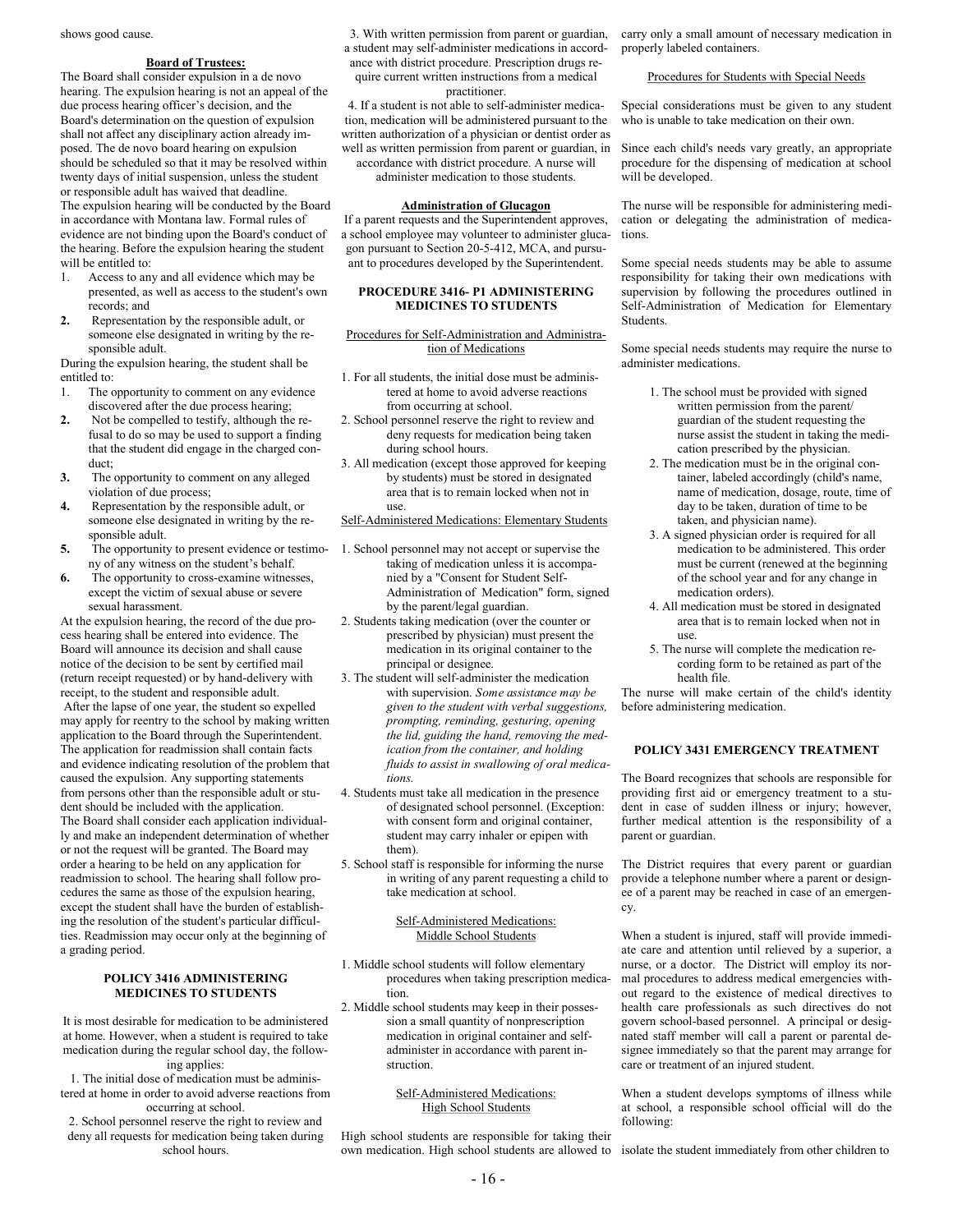a room or area segregated for that purpose;

- inform a parent or guardian as soon as possible about the illness and request a parent or guardian to pick up the child, and
- report each case of suspected communicable disease the same day by telephone to a local health authority or as soon as possible thereafter if a health authority cannot be reached the same day.

When a parent or guardian cannot be reached and when in the judgment of a principal or other person in charge that immediate medical attention is required, an injured student may be taken directly to a hospital and treated by a physician on call. Once located, a parent or a guardian is responsible for continuing treatment or for making other arrangements.

#### **POLICY 3600 STUDENT RECORDS**

The Board recognizes that school student records are confidential and that information from them will not be released other than as provided by law.

State and federal law extend to students and parents The rights contained in this section are denied to any certain rights, including the right to inspect, to copy, and to challenge school records. The District will ensure that information in school student records is current, accurate, clear, and relevant. All information 2. maintained concerning a student receiving special education services will be

directly related to the provision of services to that child. The District may release directory information as permitted by law, but parents will have the right to object to release of information regarding their child.

The Superintendent will implement this policy through adopted administrative procedures in compliance with state and federal laws. The Superintendent or designee will inform staff members of this policy and will inform students and their parents of it, as well as their rights regarding student school records.

Each student's permanent file, as defined by the board of public education, must be permanently kept in a secure location. Other student records must be maintained and destroyed as provided in 20-1-212, MCA.

#### **FORM 3600-F1 FERPA (FAMILY EDUCATIONAL RIGHTS AND PRIVACY ACT) ANNUAL NOTIFICATION**

#### *Notification to Parents and Students of Rights Concerning a Student's School Records*

The District will maintain two (2) sets of school records for each student: a permanent record and a cumulative record. The permanent record shall include: the name and address of the student; the name and address of the student's parent or guardian; the student's birth date; the student's academic work completed; the student's level of achievement (grades, standardized achievement tests); the student's immunization records as per 20-5-506, MCA; the student's attendance data; and a record of any long Term suspension or expulsion. The cumulative record may include: intelligence and aptitude scores; psychological reports; achievement test results; participation in extracurricular activities; honors and awards; teacher anecdotal records; verified reports or information from non-educational persons; verified information of clear relevance to the student's education; information pertaining to release of this record; and disciplinary information.

(FERPA) grants parents or guardians and students over eighteen (18)

years of age ("eligible students") certain rights with respect to the student's education records. They are:

#### 1. **The right to inspect and copy the student's education records, within a reasonable time from the day the District receives a request for access.**

Parents or guardians of students less than eighteen (18) years of age and students older than eighteen (18) years of age have the right to inspect and copy the student's permanent record. Parents, guardians or students should submit to the school principal (or appropriate school official) a written request that identifies the record(s) they wish to inspect. The principal will make arrangements for access and notify the parent(s)/guardian(s) or eligible student of the time and place where the records may be inspected.

The District charges a nominal fee for copying, but no one will be denied their right to copies of their records for inability to pay this cost.

person against whom an order of protection has been entered concerning a student.

#### 2. **The right to request the amendment of the student's education records that the parent(s)/ guardian(s) or eligible student believes are inaccurate, misleading, irrelevant, or improper.**

Parents/guardians or eligible students may ask the District to amend a record that they believe is inaccurate, misleading, irrelevant, or improper. They should write the school principal or records custodian, clearly identifying the part of the record they want changed, and specify the reason.

If the District decides not to amend the record as requested by the parent(s)/guardian(s) or eligible student, the District will notify the parent(s)/guardian (s) or eligible student of the decision and advise him or her of their right to a hearing regarding the request for amendment. Additional information regarding the hearing procedures will be provided to the parent(s)/ guardian(s) or eligible student when notified of the right to a hearing.

#### 3. **The right to permit disclosure of personally identifiable information contained in the student's education records, except to the extent that FERPA or state law authorizes disclosure without consent.**

Disclosure is permitted without consent to school officials with legitimate educational or administrative interests. A school official is a person employed by the District as an administrator, supervisor, instructor, or support staff member (including health or medical staff and law enforcement unit personnel); a person serving on the Board; a person or company with whom the District has contracted to perform a special task (such as an attorney, auditor, medical consultant, or therapist); or a parent(s)/guardian(s) or student serving on an official committee, such as a disciplinary or grievance committee, or assisting another school official in performing his or her tasks.

A school official has a legitimate educational interest if the official needs to review an education record in order to fulfill his or her professional responsibility.

Upon request, the District discloses education records without consent to officials of another school district in which a student has enrolled or intends to enroll, as

The Family Educational Rights and Privacy Act well as to any person as specifically required by state or federal law. Before information is released to individuals described in this paragraph, the parent(s)/ guardian(s) will receive written notice of the nature and substance of the information and an opportunity to inspect, copy, and challenge such records. The right to challenge school student records does not apply to: (1) academic grades of their child, and (2) references to expulsions or out-of-school suspensions, if the challenge is made at the time the student's school student records are forwarded to another school to which the student is transferring.

> Disclosure is also permitted without consent to: any person for research, statistical reporting, or planning, provided that no student or parent(s)/guardian(s) can be identified; any person named in a court order; and appropriate persons if the knowledge of such information is necessary to protect the health or safety of the student or other persons.

#### 4. **The right to a copy of any school student record proposed to be destroyed or deleted.**

#### 5. **The right to prohibit the release of directory information concerning the parent's/guardian's child.**

Throughout the school year, the District may release directory information regarding students, limited to: name; address; telephone number; photograph, image or likeness (individually or in a group) in pictures, videotape, film, or other medium; gender; grade level; birth date and place; names and addresses of parents or guardians; academic and other school-related awards, degrees, and honors; information related to school-sponsored activities, organizations, and athletics, including weight and height; major field of study; and dates of attendance in school.

Any parent(s) or guardian(s) or eligible student may prohibit the release of any or all of the above information by delivering a written objection to the building principal on or before the student's first day of school.

**Military Recruiter Access to Information:** The United States Congress recently passed legislation that requires high schools to provide to military recruiters, upon request, access to secondary school students and directory information on those students. Both the No Child Left Behind Act of 2001 and the National Defense Authorization Act for Fiscal Year 2002 reflect these requirements. However, a secondary school student or the parent of the student may request that the student's name, address, and telephone listing not be released without prior written parental consent.

#### 6. **The right to file a complaint with the U.S. Department of Education, concerning alleged failures by the District to comply with the requirements of FERPA.**

The name and address of the office that administers FERPA is:

> Family Policy Compliance Office U.S. Department of Education 400 Maryland Avenue, SW Washington, DC 20202-4605

#### **PROCEDURE 3600-P1 STUDENT RECORDS**

#### Maintenance of School Student Records

The District maintains two (2) sets of school records for each student, a permanent record and a cumulative record.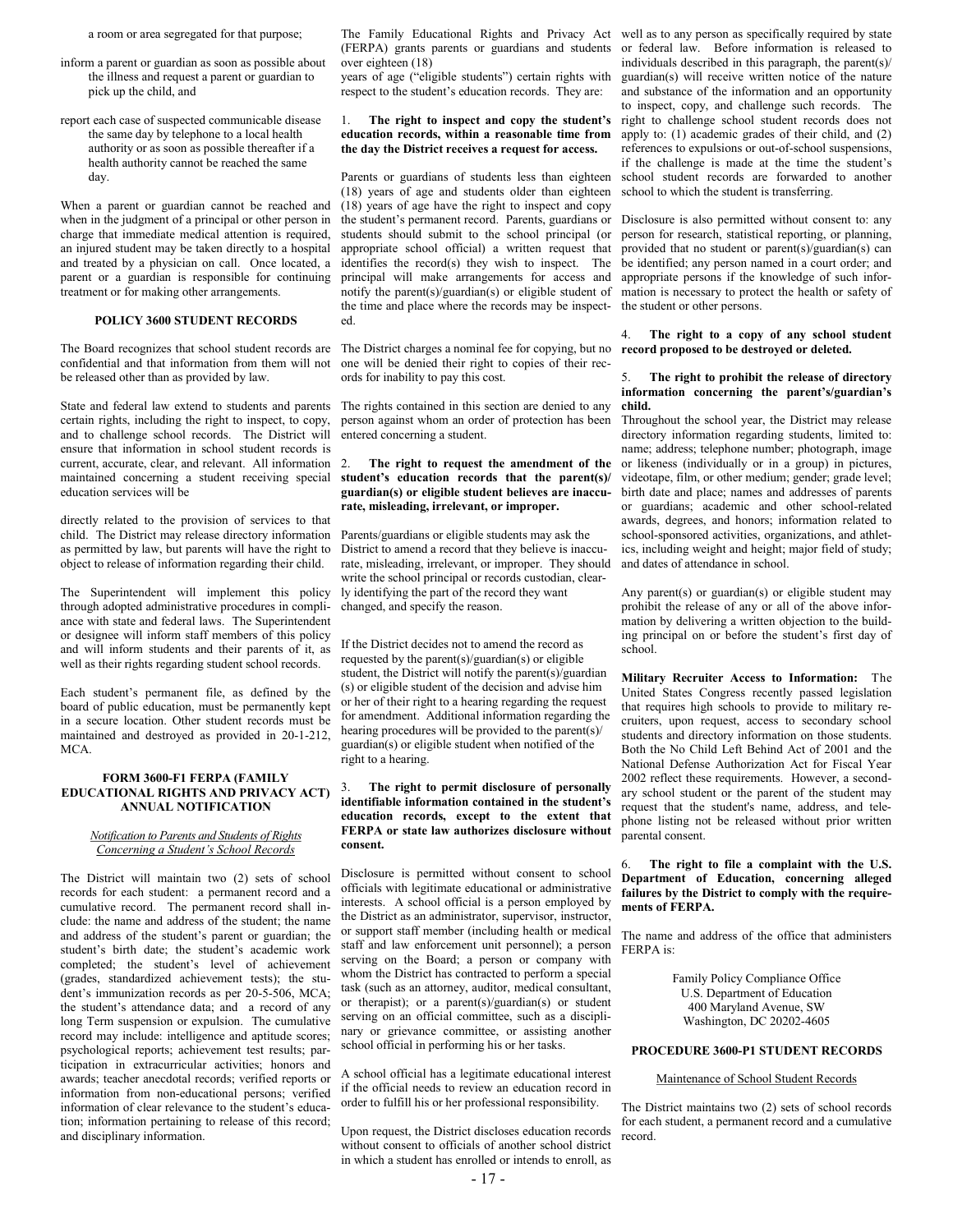The permanent record includes:

the name and address of the student;

- the name and address of the student's parent or guardian;
- the student's birth date; the student's academic work completed;
- the student's level of achievement (grades, standardized achievement tests);
- the student's immunization records as per 20-5-506,  $MCA$

the student's attendance data; and

a record of any disciplinary action taken against the student that is educationally related.

For the purposes of this procedure, a disciplinary action that is educationally related is an action that results in the expulsion or long term suspension of the student.

The cumulative record may include:

intelligence and aptitude scores;

psychological reports;

achievement test results;

participation in extracurricular activities;

honors and awards;

- teacher anecdotal records;
- verified reports or information from non-staff persons;
- verified information of clear relevance to a student's education;

information pertaining to release of this record; and disciplinary information.

The District requires information in a permanent record to indicate authorship and date. The District will maintain in perpetuity a permanent record for every student who has been enrolled in the District. The District will maintain cumulative records for eight (8) years after a student graduates or leaves the District permanently. After five (5) years, the District may transfer cumulative records that may be of continued assistance to a student with disabilities who graduates or permanently withdraws from the District to parents or to a student if a student has succeeded to The District will grant access to or release inforthe rights of the parents.

A building principal is responsible for maintenance, retention, or destruction of a student's permanent or cumulative records, in accordance with District procedure established by the Superintendent.

#### Access to Student Records

The District will grant access to student records as set forth below.

- Neither the District nor any District employee will release, disclose, or grant access to information found in any student record, unless the conditions set forth in this policy are met.
- Parents of a student under eighteen (18) years of age are entitled to inspect and to copy information in their child's school records. A parental request to view or to copy records must be made in writing and must be directed to the Superintendent. The District will grant access to records within fifteen (15) days of receipt of such a request.

When parents are divorced or separated, the District will permit both parents to inspect and to copy a student's school records unless a court order indicates otherwise. The District will send copies of the following to both parents at the request of either parent, unless a court order indicates otherwise:

academic progress reports or records health reports

notices of parent-teacher conferences

- school calendars distributed to parents/ guardians
- notices about open houses and other major school events, including pupil-parent interaction

When a student reaches eighteen (18) years of age, graduates from high school, marries, or enters military service, the District observes that all rights and privileges accorded to a parent become exclusively those of a student.

When a student has waived his or her right of access, after being advised of the right to obtain names of all persons making such confidential letters or statements, the District will not grant access to a parent or a student to confidential letters and recommendations concerning admission to a postsecondary educational institution, application for employment, or receipt of an honor or award.

When a current, demonstrable educational or administrative need is shown, the District, without parental consent or notification, may grant access to or may release information from student records to District employees or officials, or to the Montana Board of Public Education, or to the Montana Office of Public Instruction.

- The District may grant access to or release information from student records without parental consent or notification to any person, for purposes of research, statistical reporting, or planning provided that no student or parent can be identified from the information released and the person to whom information is released signs an affidavit agreeing to comply with all applicable statutes and rules pertaining to school student records.
	- mation from a student's records pursuant to a court order, provided that a parent is given prompt written notice, on receipt of such order, of its terms, the nature and substance of information proposed to be released and is given opportunity to inspect and copy such records and to challenge their contents.

The District will grant access to or release information from any student record, as specifically required by federal or state statute.

The District will grant access to or release information from student records to any person possessing a written, dated consent, signed by a parent or eligible student with particularity as to whom records may be released, information or record to be released, and reasons for a release. The District will keep one (1) copy of a consent form in a student's records, and the Superintendent will mail one (1) copy to a parent or eligible student. Whenever the District requests a consent to release certain records, the Superintendent will inform a parent or an eligible student of the right to limit such consent to specific portions of information in the records.

The District may release student records to a superintendent or an official with similar responsibilities in a school in which a student has enrolled or intends to enroll, on written request from such official.

Before release of any records or information

under items 5, 6, 7, and 8 above, the District will provide prompt written notice to parents or an eligible student of the intended action. This notification will include a statement concerning the nature and substance of records to be released and the right to inspect, copy, and challenge the contents.

- The District may release student records or information in connection with an emergency, without parental consent, if knowledge of such information is necessary to protect the health or safety of a student or other persons. The Superintendent will make this decision, taking into consideration the nature of an emergency, the seriousness of a threat to the health and safety of a student or other persons, the need for such records to address an emergency, and whether a person to whom such records are to be released is in a position to deal with an emergency. The District will notify parents or an eligible student, as soon as possible, of the information released, date of release, the person, agency, or organization to whom a release was made, and the purpose of a release.
- The District may disclose, without parental consent, student records or information to the youth court and to law enforcement authorities pertaining to violations of the Montana Youth Court Act or criminal laws by a student.
- The District may charge a nominal fee for copying information in a student's records; however, no parent or student will be precluded from copying information because of financial hardship.
- The District will assure that a record of all releases of information from student records (including all instances of access granted, whether or not records were copied) is kept and is maintained as part of such records. The District will maintain this record for the life of a student record and will assure it to be accessible only to a parent or an eligible student, the Superintendent, or other designated person. The record of release will include:

information released or made accessible name and signature of the Superintendent name and position of the person obtaining the release or access date of release or grant of access copy of any consent to such release

#### **Directory Information**

The District may release certain directory information regarding students, unless parents prohibit such a release. Directory information will be limited to the student's:

> Name, address, Telephone number photograph, image or likeness (individually or in a group) in pictures, videotape, film, or other medium; Gender, grade level, birth date names and addresses of parents or guardians; academic and other school-related awards, degrees, and honors; information related to school-sponsored activities, organizations, and athletics, including weight and height; major field of study; and dates of attendance in school.

The Superintendent will notify parents and students of their right to object to release of directory information.

#### **Student Record Challenges**

Parents may challenge accuracy, relevancy, or propri-